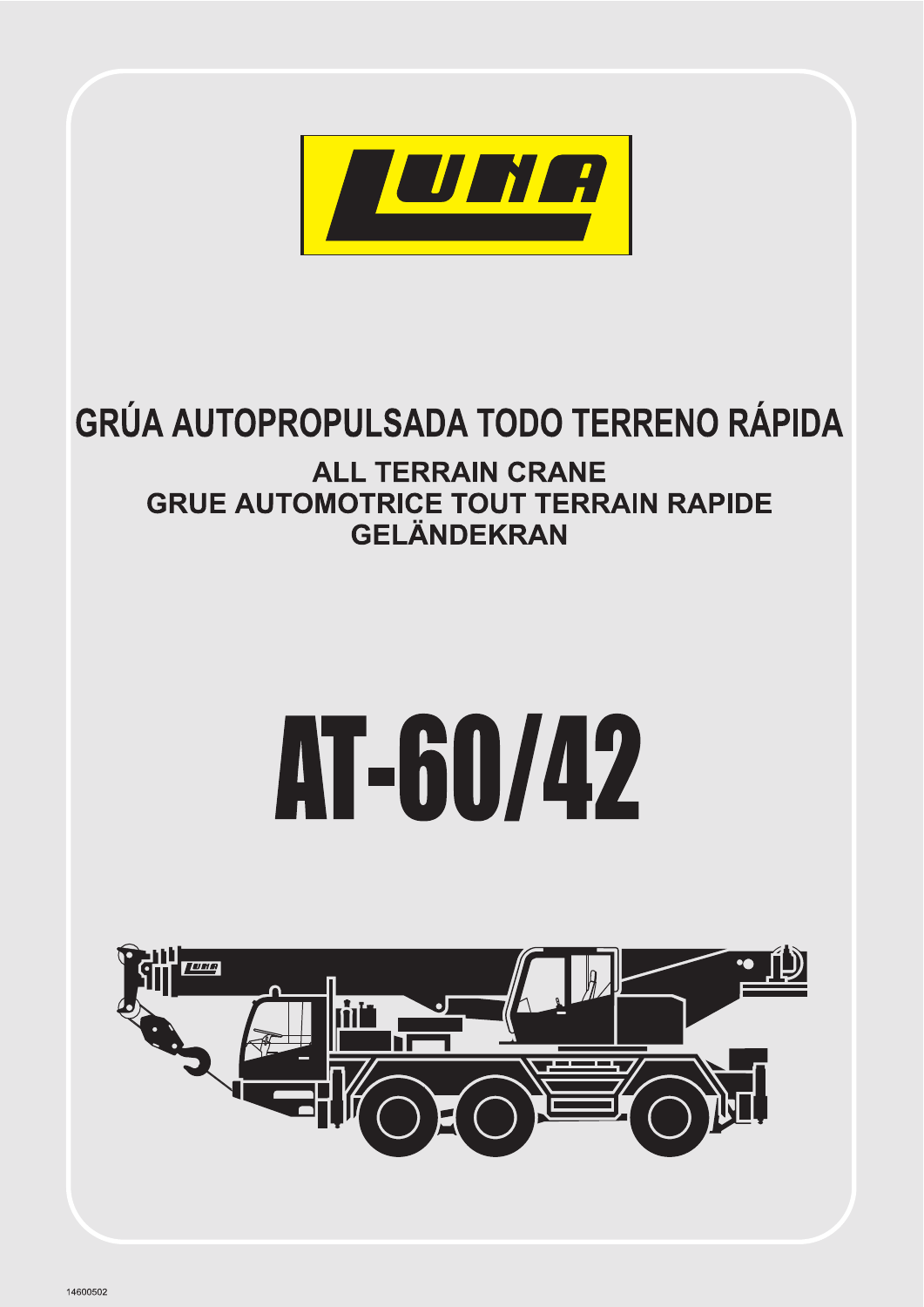#### **DIMENSIONES DIMENSIONS / DIMENSIONS / ABMESSUNGEN**

AT604200400

N1490





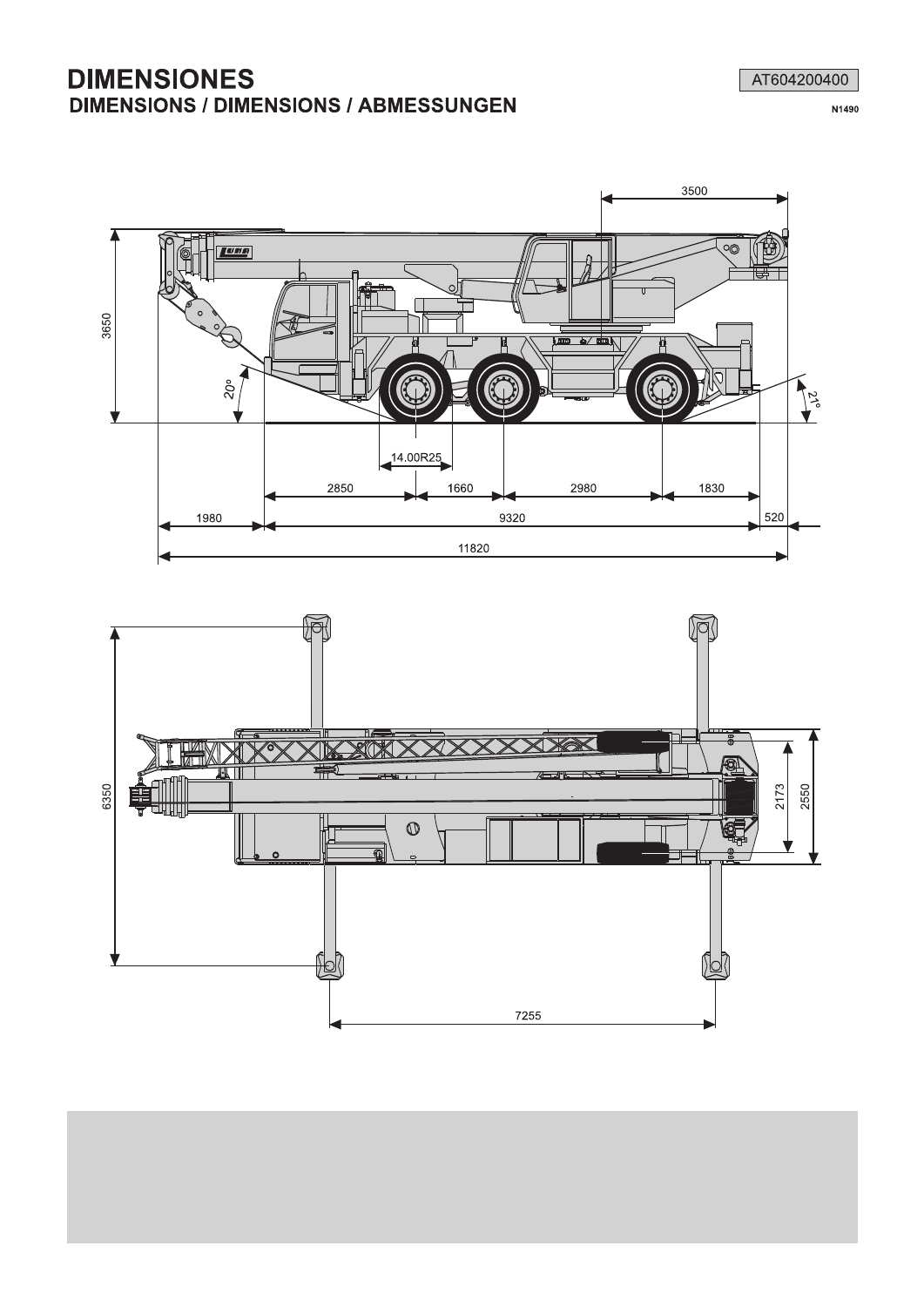#### **DIMENSIONES DIMENSIONS / DIMENSIONS / ABMESSUNGEN**

AT604200400

N1499





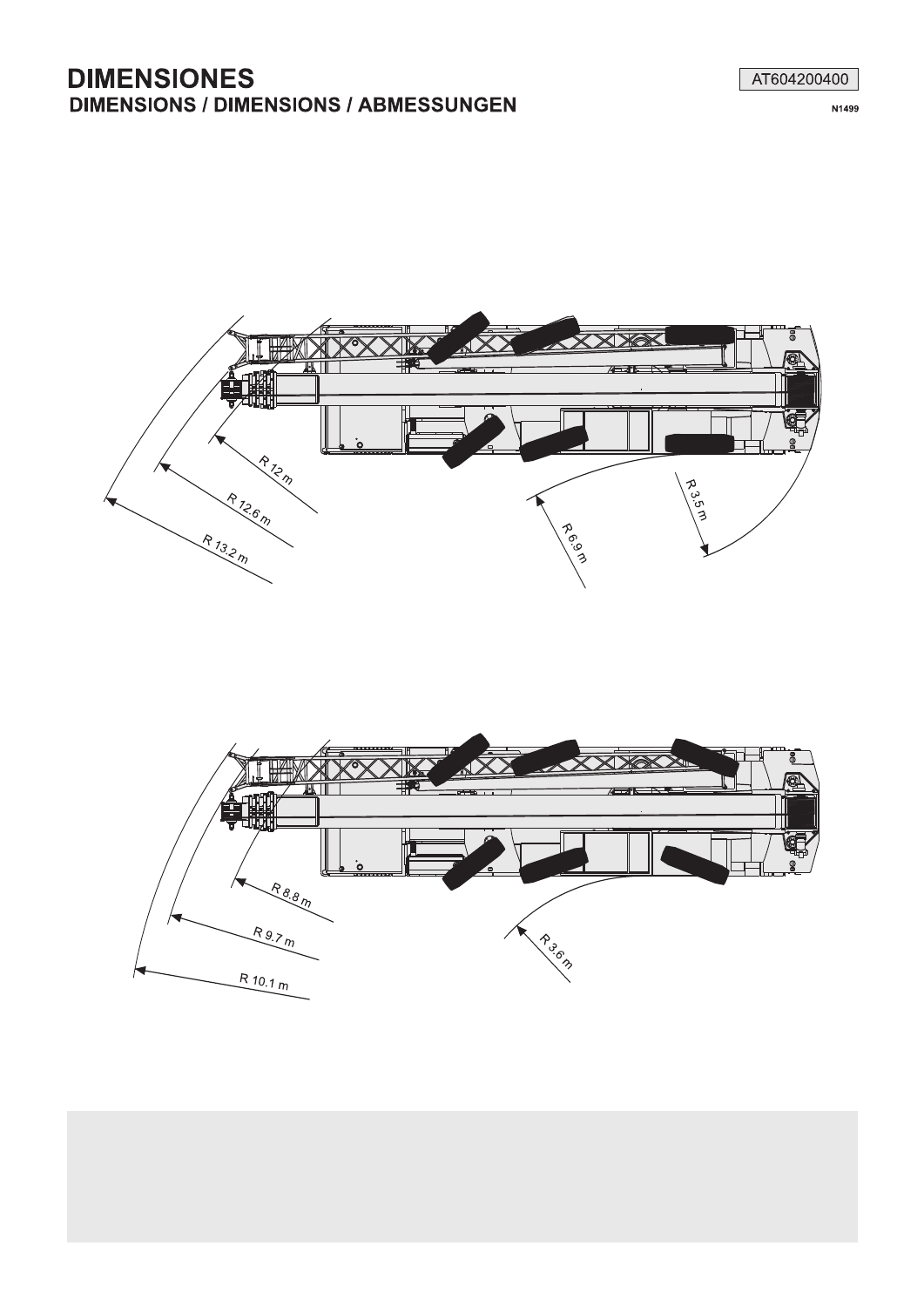## **PESOS WEIGHTS / POIDS / GEWICHTE**



\* Con depósitos llenos, contrapeso de 3.4 t y gancho de 50 t.

With filled tanks, 3.4 t counterweight and 50 t hook. / Avec des réservoirs pleins, contrepoids de 3.4 t et crochet de 50 t. / Mit vollem Tank, 34 t Gegengewicht und 50 Hakenflasche.

### **VELOCIDAD DE TRASLADO** TRAVEL SPEED / VITESSE DE DEPLACEMENT / FAHRGESCHWINDIGKEITEN

|                                                                                                                                                                          | $\mathbf{1}$ | $\overline{\mathbf{2}}$ | $\mathbf{3}$ | $\overline{\mathbf{4}}$ | $5\phantom{.0}$ | $\boldsymbol{6}$ | R1             |
|--------------------------------------------------------------------------------------------------------------------------------------------------------------------------|--------------|-------------------------|--------------|-------------------------|-----------------|------------------|----------------|
| $\begin{bmatrix} \mathbf{q}^{\text{in}} \\ \mathbf{q}^{\text{in}} \end{bmatrix} \begin{bmatrix} \mathbf{q}^{\text{in}} \\ \mathbf{q}^{\text{out}} \end{bmatrix}$<br>Km/h | 10.8         | ${\bf 24}$              | 32           | 45.8                    | 62.1            | 75               | 11             |
| <b>Telling</b><br>Km/h                                                                                                                                                   | 6.7          | 14.8                    | 19.7         | 28.2                    | 38.3            | 50.4             | $\overline{7}$ |
| $\int$ $\frac{d\mu}{d\tau}$                                                                                                                                              |              |                         |              | 60%                     |                 |                  |                |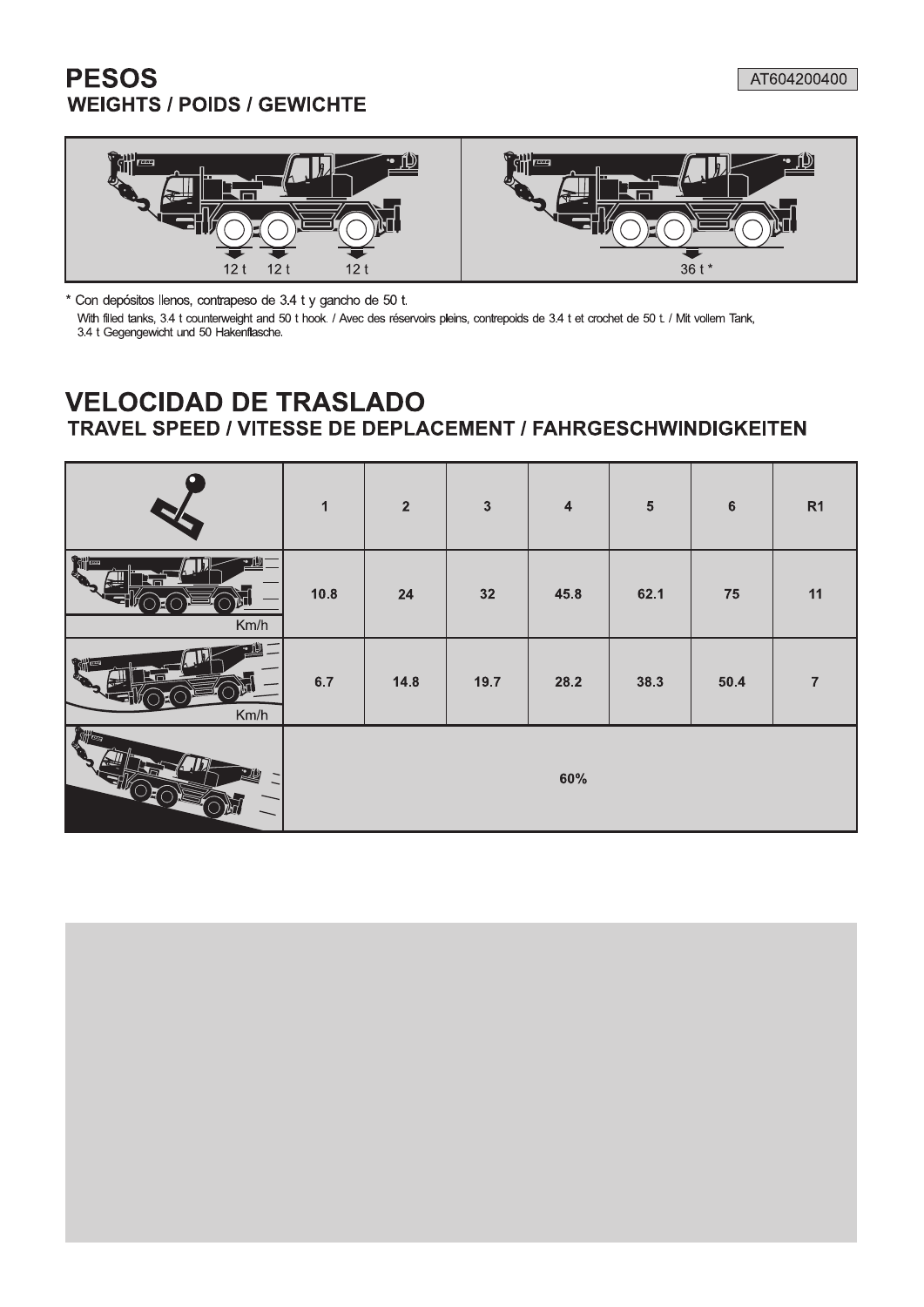**DIAGRAMA DE ALCANCES** AT604200400 RANGE DIAGRAM / DIAGRAMME DES PORTÉES / AUSLADUNGSDIAGRAMM

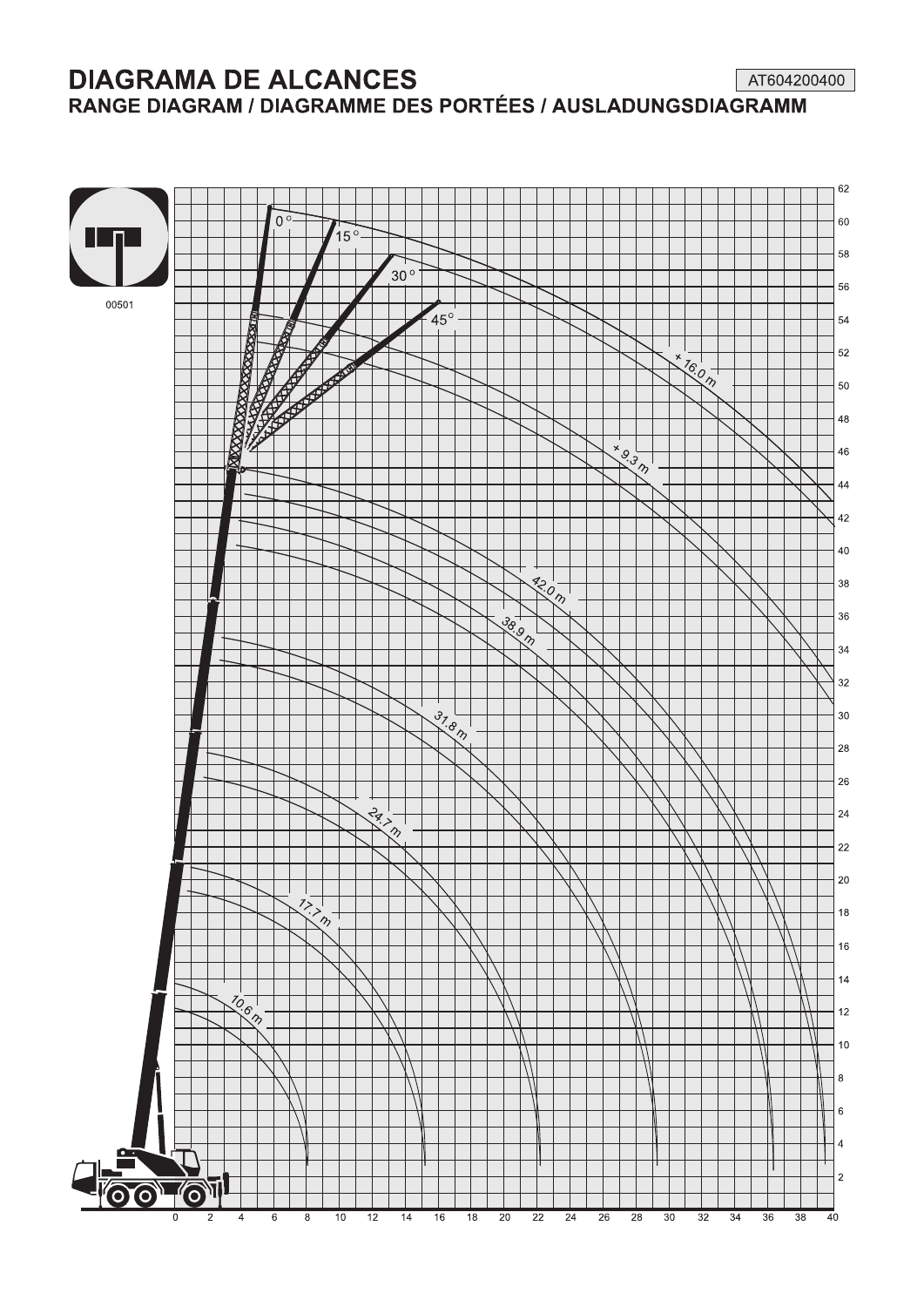**LIFTING CAPACITIES / FORCES DE LEVAGE / TRAGLASTEN 01312-01320**

AT604200400

#### **CONTRAPESO / COUNTERWEIGHT / CONTREPOIDS / BALLAST 9.4 t**

PLUMA PRINCIPAL. GRÚA SOBRE ESTABILIZADORES TOTALMENTE EXTENDIDOS. ZONA DE TRABAJO 360º

MAIN BOOM. CRANE ON FULLY EXTENDED OUTRIGGERS. ROTATION 360º

FLÈCHE PRINCIPALE. GRUE SUR STABILISATEURS EN EXTENSION TOTALE. ROTATION 360º TELESKOPAUSLEGER. ARBEITSZUSTAND: ABGESTÜTZT (VOLLE STÜTZBASIS). ARBEITSBEREICH: 360º

|                                                                         |                   |                                                                                      |        |      | <b>75%</b>                                                                                     |      |        |        |        |                                                                         |  |  |  |  |  |  |
|-------------------------------------------------------------------------|-------------------|--------------------------------------------------------------------------------------|--------|------|------------------------------------------------------------------------------------------------|------|--------|--------|--------|-------------------------------------------------------------------------|--|--|--|--|--|--|
| <b>RADIO</b><br><b>RADIUS</b><br><b>PORTÉE</b><br><b>AUSLADUNG</b><br>m |                   |                                                                                      |        |      | LONGITUD DE PLUMA<br><b>BOOM LENGTH</b><br>LONGUEUR DE FLÈCHE<br><b>TELESKOPAUSLEGERLÄNGEN</b> |      |        |        |        | <b>RADIO</b><br><b>RADIUS</b><br><b>PORTÉE</b><br><b>AUSLADUNG</b><br>m |  |  |  |  |  |  |
|                                                                         | 10.6 <sub>m</sub> |                                                                                      | 17.7 m |      | 24.7 m                                                                                         |      | 31.8 m | 38.9 m | 42.0 m |                                                                         |  |  |  |  |  |  |
| 2.5                                                                     | $60.0*$           |                                                                                      |        |      |                                                                                                |      |        |        |        | 2.5                                                                     |  |  |  |  |  |  |
| 3                                                                       | 50.0              | 34.0                                                                                 | 21.3   |      |                                                                                                |      |        |        |        | 3                                                                       |  |  |  |  |  |  |
| $\overline{4}$                                                          | 42.0              | 21.3<br>21.0<br>18.5<br>34.0<br>21.3<br>18.2<br>34.0<br>31.8<br>21.0<br>15.5<br>13.0 |        |      |                                                                                                |      |        |        |        |                                                                         |  |  |  |  |  |  |
| 5                                                                       |                   | 28.2<br>26.5<br>21.2<br>16.7<br>15.3<br>13.0<br>20.9<br>10.0                         |        |      |                                                                                                |      |        |        |        |                                                                         |  |  |  |  |  |  |
| $\overline{6}$                                                          |                   |                                                                                      |        |      |                                                                                                |      |        |        |        |                                                                         |  |  |  |  |  |  |
| $\overline{7}$                                                          | 23.4              | 15.1<br>22.0<br>20.9<br>20.6<br>15.0<br>12.7<br>10.0<br>8.7                          |        |      |                                                                                                |      |        |        |        |                                                                         |  |  |  |  |  |  |
| 8                                                                       | 19.0              | 18.0                                                                                 | 19.8   | 17.9 | 13.7                                                                                           | 14.6 | 12.0   | 10.0   | 8.7    | 8                                                                       |  |  |  |  |  |  |
| $\overline{9}$                                                          |                   | 15.0                                                                                 | 17.1   | 15.5 | 12.5                                                                                           | 13.9 | 11.0   | 9.9    | 8.5    | 9                                                                       |  |  |  |  |  |  |
| 10                                                                      |                   | 12.4                                                                                 | 14.5   | 13.2 | 11.5                                                                                           | 13.0 | 10.2   | 9.9    | 8.2    | 10                                                                      |  |  |  |  |  |  |
| 12                                                                      |                   | 8.8                                                                                  | 10.8   | 9.8  | 9.8                                                                                            | 10.5 | 8.7    | 9.7    | 7.7    | 12                                                                      |  |  |  |  |  |  |
| 14                                                                      |                   | 6.5                                                                                  | 8.0    | 7.4  | 8.4                                                                                            | 8.0  | 7.5    | 8.4    | 7.2    | 14                                                                      |  |  |  |  |  |  |
| 16                                                                      |                   |                                                                                      |        | 5.8  | 7.1                                                                                            | 6.3  | 6.5    | 6.7    | 6.7    | 16                                                                      |  |  |  |  |  |  |
| 18                                                                      |                   |                                                                                      |        | 4.6  | 5.8                                                                                            | 5.0  | 5.7    | 5.4    | 5.4    | 18                                                                      |  |  |  |  |  |  |
| 20                                                                      |                   |                                                                                      |        | 3.6  | 4.7                                                                                            | 4.0  | 4.9    | 4.4    | 4.4    | 20                                                                      |  |  |  |  |  |  |
| 22                                                                      |                   |                                                                                      |        | 2.8  | 3.9                                                                                            | 3.3  | 4.2    | 3.7    | 3.7    | 22                                                                      |  |  |  |  |  |  |
| 24                                                                      |                   |                                                                                      |        |      |                                                                                                | 2.7  | 3.6    | 3.1    | 3.1    | 24                                                                      |  |  |  |  |  |  |
| 26                                                                      |                   |                                                                                      |        |      |                                                                                                | 2.1  | 3.1    | 2.5    | 2.5    | 26                                                                      |  |  |  |  |  |  |
| 28                                                                      |                   |                                                                                      |        |      |                                                                                                | 1.7  | 2.6    | 2.1    | 2.1    | 28                                                                      |  |  |  |  |  |  |
| 30                                                                      |                   |                                                                                      |        |      |                                                                                                |      |        | 1.7    | 1.7    | 30                                                                      |  |  |  |  |  |  |
| 32                                                                      |                   |                                                                                      |        |      |                                                                                                |      |        | 1.4    | 1.4    | 32                                                                      |  |  |  |  |  |  |
| 34                                                                      |                   |                                                                                      |        |      |                                                                                                |      |        | 1.1    | 1.1    | 34                                                                      |  |  |  |  |  |  |
| 36                                                                      |                   |                                                                                      |        |      |                                                                                                |      |        | 0.8    | 0.8    | 36                                                                      |  |  |  |  |  |  |
| 38                                                                      |                   |                                                                                      |        |      |                                                                                                |      |        |        | 0.6    | 38                                                                      |  |  |  |  |  |  |

| <b>RADIO</b><br><b>RADIO</b><br>LONGITUD DE PLUMA<br><b>RADIUS</b><br><b>RADIUS</b><br><b>BOOM LENGTH</b><br><b>PORTÉE</b><br><b>PORTÉE</b><br>LONGUEUR DE FLÈCHE<br><b>AUSLADUNG</b><br><b>AUSLADUNG</b><br><b>TELESKOPAUSLEGERLÄNGEN</b><br>m<br>m<br>17.7 m<br>31.8 m<br>38.9 m<br>42.0 m<br>10.6 <sub>m</sub><br>24.7 m<br>$60.0*$<br>2.5<br>2.5<br>3<br>3<br>50.0<br>34.0<br>21.3<br>$\overline{4}$<br>$\overline{4}$<br>21.3<br>42.0<br>34.0<br>21.0<br>18.5<br>5<br>5<br>18.2<br>34.0<br>31.8<br>21.3<br>21.0<br>15.5<br>13.0<br>$\overline{6}$<br>6<br>17.6<br>28.2<br>27.0<br>21.2<br>20.9<br>15.3<br>13.0<br>10.0<br>$\overline{7}$<br>$\overline{7}$<br>23.4<br>22.5<br>21.0<br>20.6<br>16.6<br>12.7<br>8.7<br>15.0<br>10.0<br>8<br>20.9<br>19.5<br>15.1<br>12.4<br>8.7<br>8<br>20.3<br>19.7<br>14.8<br>10.0<br>9<br>9<br>8.5<br>16.5<br>18.8<br>17.1<br>13.8<br>14.4<br>12.0<br>9.9<br>12.7<br>8.2<br>10<br>10<br>13.6<br>16.0<br>14.5<br>14.0<br>11.2<br>9.9<br>7.7<br>9.7<br>10.8<br>12<br>12<br>11.9<br>10.8<br>11.6<br>9.6<br>9.7<br>9.2<br>7.2<br>7.2<br>8.1<br>8.8<br>8.3<br>9.2<br>14<br>14<br>8.8<br>16<br>6.4<br>7.8<br>6.9<br>7.2<br>7.4<br>6.8<br>16<br>18<br>5.1<br>6.4<br>6.3<br>5.9<br>5.9<br>18<br>5.5<br>5.2<br>20<br>4.0<br>5.4<br>4.8<br>4.8<br>20<br>4.4<br>22<br>4.3<br>3.6<br>4.1<br>22<br>3.1<br>4.6<br>4.1<br>24<br>24<br>3.0<br>3.4<br>3.4<br>4.0<br>26<br>26<br>2.3<br>2.8<br>2.8<br>3.4<br>1.9<br>2.9<br>2.3<br>2.3<br>28<br>28<br>1.9<br>1.9<br>30<br>30<br>32<br>32<br>1.5<br>1.5<br>34<br>1.2<br>1.2<br>34<br>36<br>0.9<br>36<br>0.9<br>38<br>0.7<br>38<br>$\overline{0}$<br>$\overline{0}$<br>$\Omega$<br>100<br>90<br>90<br>90<br>$\overline{0}$<br>90 |                  |                |                |    |    | 85% |    |    |    |     |                     |  |  |  |  |  |  |
|---------------------------------------------------------------------------------------------------------------------------------------------------------------------------------------------------------------------------------------------------------------------------------------------------------------------------------------------------------------------------------------------------------------------------------------------------------------------------------------------------------------------------------------------------------------------------------------------------------------------------------------------------------------------------------------------------------------------------------------------------------------------------------------------------------------------------------------------------------------------------------------------------------------------------------------------------------------------------------------------------------------------------------------------------------------------------------------------------------------------------------------------------------------------------------------------------------------------------------------------------------------------------------------------------------------------------------------------------------------------------------------------------------------------------------------------------------------------------------------------------------------------------------------------------------------------------------------------------------------------------------------------------------------------------------------------------|------------------|----------------|----------------|----|----|-----|----|----|----|-----|---------------------|--|--|--|--|--|--|
|                                                                                                                                                                                                                                                                                                                                                                                                                                                                                                                                                                                                                                                                                                                                                                                                                                                                                                                                                                                                                                                                                                                                                                                                                                                                                                                                                                                                                                                                                                                                                                                                                                                                                                   |                  |                |                |    |    |     |    |    |    |     |                     |  |  |  |  |  |  |
|                                                                                                                                                                                                                                                                                                                                                                                                                                                                                                                                                                                                                                                                                                                                                                                                                                                                                                                                                                                                                                                                                                                                                                                                                                                                                                                                                                                                                                                                                                                                                                                                                                                                                                   |                  |                |                |    |    |     |    |    |    |     |                     |  |  |  |  |  |  |
|                                                                                                                                                                                                                                                                                                                                                                                                                                                                                                                                                                                                                                                                                                                                                                                                                                                                                                                                                                                                                                                                                                                                                                                                                                                                                                                                                                                                                                                                                                                                                                                                                                                                                                   |                  |                |                |    |    |     |    |    |    |     |                     |  |  |  |  |  |  |
|                                                                                                                                                                                                                                                                                                                                                                                                                                                                                                                                                                                                                                                                                                                                                                                                                                                                                                                                                                                                                                                                                                                                                                                                                                                                                                                                                                                                                                                                                                                                                                                                                                                                                                   |                  |                |                |    |    |     |    |    |    |     |                     |  |  |  |  |  |  |
|                                                                                                                                                                                                                                                                                                                                                                                                                                                                                                                                                                                                                                                                                                                                                                                                                                                                                                                                                                                                                                                                                                                                                                                                                                                                                                                                                                                                                                                                                                                                                                                                                                                                                                   |                  |                |                |    |    |     |    |    |    |     |                     |  |  |  |  |  |  |
|                                                                                                                                                                                                                                                                                                                                                                                                                                                                                                                                                                                                                                                                                                                                                                                                                                                                                                                                                                                                                                                                                                                                                                                                                                                                                                                                                                                                                                                                                                                                                                                                                                                                                                   |                  |                |                |    |    |     |    |    |    |     |                     |  |  |  |  |  |  |
|                                                                                                                                                                                                                                                                                                                                                                                                                                                                                                                                                                                                                                                                                                                                                                                                                                                                                                                                                                                                                                                                                                                                                                                                                                                                                                                                                                                                                                                                                                                                                                                                                                                                                                   |                  |                |                |    |    |     |    |    |    |     |                     |  |  |  |  |  |  |
|                                                                                                                                                                                                                                                                                                                                                                                                                                                                                                                                                                                                                                                                                                                                                                                                                                                                                                                                                                                                                                                                                                                                                                                                                                                                                                                                                                                                                                                                                                                                                                                                                                                                                                   |                  |                |                |    |    |     |    |    |    |     |                     |  |  |  |  |  |  |
|                                                                                                                                                                                                                                                                                                                                                                                                                                                                                                                                                                                                                                                                                                                                                                                                                                                                                                                                                                                                                                                                                                                                                                                                                                                                                                                                                                                                                                                                                                                                                                                                                                                                                                   |                  |                |                |    |    |     |    |    |    |     |                     |  |  |  |  |  |  |
|                                                                                                                                                                                                                                                                                                                                                                                                                                                                                                                                                                                                                                                                                                                                                                                                                                                                                                                                                                                                                                                                                                                                                                                                                                                                                                                                                                                                                                                                                                                                                                                                                                                                                                   |                  |                |                |    |    |     |    |    |    |     |                     |  |  |  |  |  |  |
|                                                                                                                                                                                                                                                                                                                                                                                                                                                                                                                                                                                                                                                                                                                                                                                                                                                                                                                                                                                                                                                                                                                                                                                                                                                                                                                                                                                                                                                                                                                                                                                                                                                                                                   |                  |                |                |    |    |     |    |    |    |     |                     |  |  |  |  |  |  |
|                                                                                                                                                                                                                                                                                                                                                                                                                                                                                                                                                                                                                                                                                                                                                                                                                                                                                                                                                                                                                                                                                                                                                                                                                                                                                                                                                                                                                                                                                                                                                                                                                                                                                                   |                  |                |                |    |    |     |    |    |    |     |                     |  |  |  |  |  |  |
|                                                                                                                                                                                                                                                                                                                                                                                                                                                                                                                                                                                                                                                                                                                                                                                                                                                                                                                                                                                                                                                                                                                                                                                                                                                                                                                                                                                                                                                                                                                                                                                                                                                                                                   |                  |                |                |    |    |     |    |    |    |     |                     |  |  |  |  |  |  |
|                                                                                                                                                                                                                                                                                                                                                                                                                                                                                                                                                                                                                                                                                                                                                                                                                                                                                                                                                                                                                                                                                                                                                                                                                                                                                                                                                                                                                                                                                                                                                                                                                                                                                                   |                  |                |                |    |    |     |    |    |    |     |                     |  |  |  |  |  |  |
|                                                                                                                                                                                                                                                                                                                                                                                                                                                                                                                                                                                                                                                                                                                                                                                                                                                                                                                                                                                                                                                                                                                                                                                                                                                                                                                                                                                                                                                                                                                                                                                                                                                                                                   |                  |                |                |    |    |     |    |    |    |     |                     |  |  |  |  |  |  |
|                                                                                                                                                                                                                                                                                                                                                                                                                                                                                                                                                                                                                                                                                                                                                                                                                                                                                                                                                                                                                                                                                                                                                                                                                                                                                                                                                                                                                                                                                                                                                                                                                                                                                                   |                  |                |                |    |    |     |    |    |    |     |                     |  |  |  |  |  |  |
|                                                                                                                                                                                                                                                                                                                                                                                                                                                                                                                                                                                                                                                                                                                                                                                                                                                                                                                                                                                                                                                                                                                                                                                                                                                                                                                                                                                                                                                                                                                                                                                                                                                                                                   |                  |                |                |    |    |     |    |    |    |     |                     |  |  |  |  |  |  |
|                                                                                                                                                                                                                                                                                                                                                                                                                                                                                                                                                                                                                                                                                                                                                                                                                                                                                                                                                                                                                                                                                                                                                                                                                                                                                                                                                                                                                                                                                                                                                                                                                                                                                                   |                  |                |                |    |    |     |    |    |    |     |                     |  |  |  |  |  |  |
|                                                                                                                                                                                                                                                                                                                                                                                                                                                                                                                                                                                                                                                                                                                                                                                                                                                                                                                                                                                                                                                                                                                                                                                                                                                                                                                                                                                                                                                                                                                                                                                                                                                                                                   |                  |                |                |    |    |     |    |    |    |     |                     |  |  |  |  |  |  |
|                                                                                                                                                                                                                                                                                                                                                                                                                                                                                                                                                                                                                                                                                                                                                                                                                                                                                                                                                                                                                                                                                                                                                                                                                                                                                                                                                                                                                                                                                                                                                                                                                                                                                                   |                  |                |                |    |    |     |    |    |    |     |                     |  |  |  |  |  |  |
|                                                                                                                                                                                                                                                                                                                                                                                                                                                                                                                                                                                                                                                                                                                                                                                                                                                                                                                                                                                                                                                                                                                                                                                                                                                                                                                                                                                                                                                                                                                                                                                                                                                                                                   |                  |                |                |    |    |     |    |    |    |     |                     |  |  |  |  |  |  |
|                                                                                                                                                                                                                                                                                                                                                                                                                                                                                                                                                                                                                                                                                                                                                                                                                                                                                                                                                                                                                                                                                                                                                                                                                                                                                                                                                                                                                                                                                                                                                                                                                                                                                                   |                  |                |                |    |    |     |    |    |    |     |                     |  |  |  |  |  |  |
|                                                                                                                                                                                                                                                                                                                                                                                                                                                                                                                                                                                                                                                                                                                                                                                                                                                                                                                                                                                                                                                                                                                                                                                                                                                                                                                                                                                                                                                                                                                                                                                                                                                                                                   |                  |                |                |    |    |     |    |    |    |     |                     |  |  |  |  |  |  |
|                                                                                                                                                                                                                                                                                                                                                                                                                                                                                                                                                                                                                                                                                                                                                                                                                                                                                                                                                                                                                                                                                                                                                                                                                                                                                                                                                                                                                                                                                                                                                                                                                                                                                                   |                  |                |                |    |    |     |    |    |    |     |                     |  |  |  |  |  |  |
|                                                                                                                                                                                                                                                                                                                                                                                                                                                                                                                                                                                                                                                                                                                                                                                                                                                                                                                                                                                                                                                                                                                                                                                                                                                                                                                                                                                                                                                                                                                                                                                                                                                                                                   |                  |                |                |    |    |     |    |    |    |     |                     |  |  |  |  |  |  |
|                                                                                                                                                                                                                                                                                                                                                                                                                                                                                                                                                                                                                                                                                                                                                                                                                                                                                                                                                                                                                                                                                                                                                                                                                                                                                                                                                                                                                                                                                                                                                                                                                                                                                                   |                  |                |                |    |    |     |    |    |    |     |                     |  |  |  |  |  |  |
|                                                                                                                                                                                                                                                                                                                                                                                                                                                                                                                                                                                                                                                                                                                                                                                                                                                                                                                                                                                                                                                                                                                                                                                                                                                                                                                                                                                                                                                                                                                                                                                                                                                                                                   | $II$ - $III$ -IV | $\overline{0}$ | $\overline{0}$ | 30 | 30 | 60  | 60 | 90 | 90 | 100 | $II$ - $III$ - $IV$ |  |  |  |  |  |  |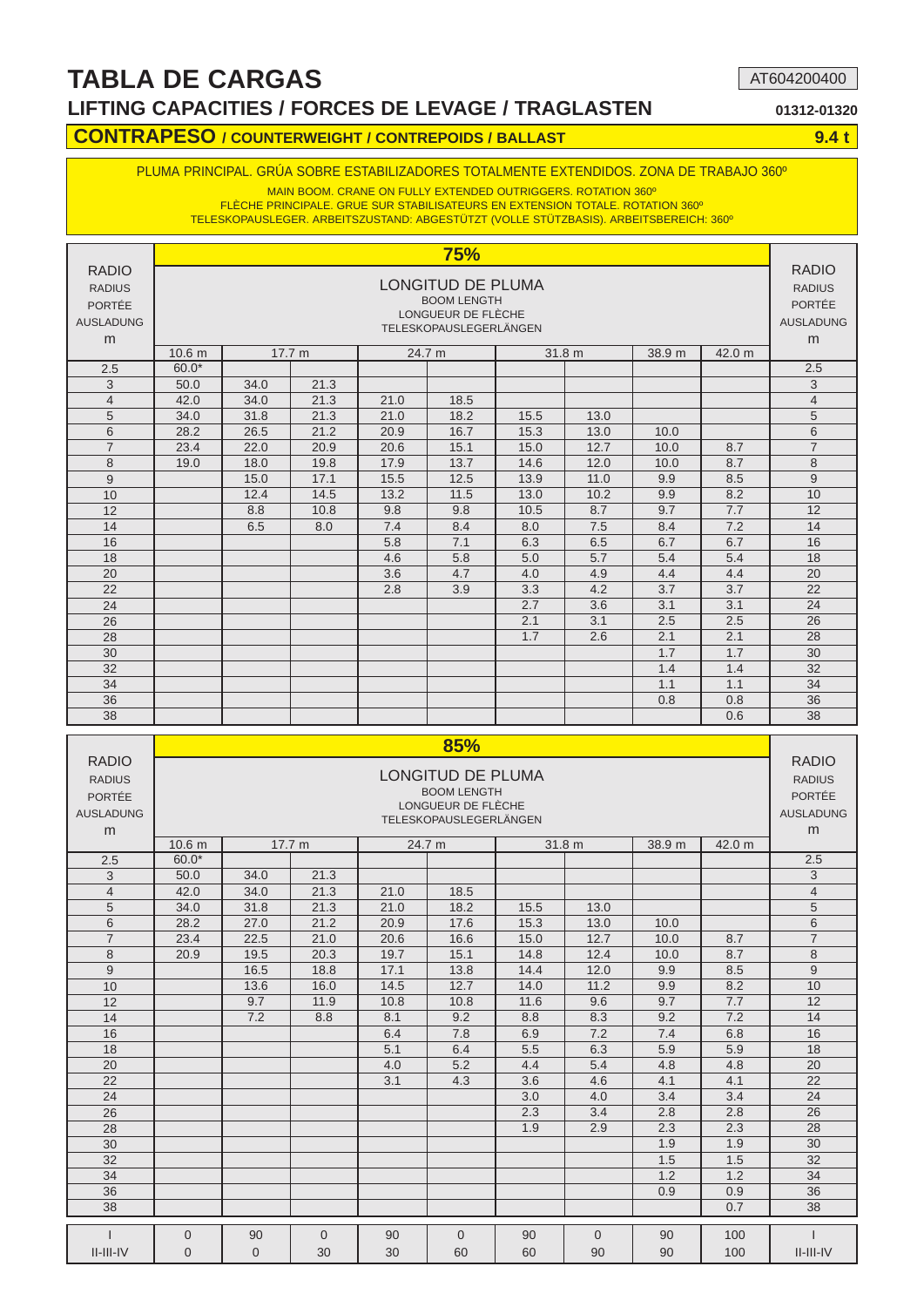### **TABLA DE CARGAS LIFTING CAPACITIES / FORCES DE LEVAGE / TRAGLASTEN 01012-01020**

AT604200400

#### **CONTRAPESO / COUNTERWEIGHT / CONTREPOIDS / BALLAST 4.4 t 4.4 t 4.4 t 4.4 t 4.5 million and 4.4 t 4.4 t 4.4 t 4.4 t 4.4 t 4.4 t 4.4 t 4.4 t 4.4 t 4.4 t 4.4 t 4.4 t 4.4 t 4.4 t 4.4 t 4.4 t 4.4 t 4.4 t 4.4 t 4.4 t 4.4 t 4.4**

#### PLUMA PRINCIPAL. GRÚA SOBRE ESTABILIZADORES TOTALMENTE EXTENDIDOS. ZONA DE TRABAJO 360º

MAIN BOOM. CRANE ON FULLY EXTENDED OUTRIGGERS. ROTATION 360º

FLÈCHE PRINCIPALE. GRUE SUR STABILISATEURS EN EXTENSION TOTALE. ROTATION 360º TELESKOPAUSLEGER. ARBEITSZUSTAND: ABGESTÜTZT (VOLLE STÜTZBASIS). ARBEITSBEREICH: 360º

|                                                                         |                   |                                                                              |        |      | 75%                                                                                            |        |      |        |        |                                                                         |  |  |  |  |  |  |
|-------------------------------------------------------------------------|-------------------|------------------------------------------------------------------------------|--------|------|------------------------------------------------------------------------------------------------|--------|------|--------|--------|-------------------------------------------------------------------------|--|--|--|--|--|--|
| <b>RADIO</b><br><b>RADIUS</b><br><b>PORTÉE</b><br><b>AUSLADUNG</b><br>m |                   |                                                                              |        |      | LONGITUD DE PLUMA<br><b>BOOM LENGTH</b><br>LONGUEUR DE FLÈCHE<br><b>TELESKOPAUSLEGERLÄNGEN</b> |        |      |        |        | <b>RADIO</b><br><b>RADIUS</b><br><b>PORTÉE</b><br><b>AUSLADUNG</b><br>m |  |  |  |  |  |  |
|                                                                         | 10.6 <sub>m</sub> |                                                                              | 17.7 m |      | 24.7 m                                                                                         | 31.8 m |      | 38.9 m | 42.0 m |                                                                         |  |  |  |  |  |  |
| 2.5                                                                     | $55.0*$           |                                                                              |        |      |                                                                                                |        |      |        |        | 2.5                                                                     |  |  |  |  |  |  |
| 3                                                                       | 47.0              | 34.0                                                                         | 21.3   |      |                                                                                                |        |      |        |        | 3                                                                       |  |  |  |  |  |  |
| $\overline{4}$                                                          | 39.0              | 21.3<br>18.5<br>34.0<br>21.0<br>21.2<br>18.2<br>31.0<br>21.0<br>15.5<br>13.0 |        |      |                                                                                                |        |      |        |        |                                                                         |  |  |  |  |  |  |
| 5                                                                       | 31.0              |                                                                              |        |      |                                                                                                |        |      |        |        |                                                                         |  |  |  |  |  |  |
| 6                                                                       | 23.7              | 20.9<br>20.5<br>16.7<br>15.3<br>13.0<br>10.0<br>23.8                         |        |      |                                                                                                |        |      |        |        |                                                                         |  |  |  |  |  |  |
| $\overline{7}$                                                          | 17.5              | 18.0                                                                         | 19.5   | 17.9 | 15.1                                                                                           | 15.0   | 12.7 | 10.0   | 8.7    | $\overline{7}$                                                          |  |  |  |  |  |  |
| 8                                                                       | 13.3              | 13.9                                                                         | 16.1   | 15.0 | 13.5                                                                                           | 14.4   | 12.0 | 10.0   | 8.7    | 8                                                                       |  |  |  |  |  |  |
| $\overline{9}$                                                          |                   | 11.0                                                                         | 13.0   | 11.8 | 12.2                                                                                           | 12.8   | 11.0 | 9.9    | 8.5    | 9                                                                       |  |  |  |  |  |  |
| 10                                                                      |                   | 8.8                                                                          | 10.5   | 9.4  | 10.7                                                                                           | 10.6   | 10.2 | 9.9    | 8.2    | 10                                                                      |  |  |  |  |  |  |
| 12                                                                      |                   | 5.8                                                                          | 7.5    | 6.6  | 8.0                                                                                            | 7.6    | 8.3  | 8.0    | 7.5    | 12                                                                      |  |  |  |  |  |  |
| 14                                                                      |                   | 3.9                                                                          | 5.5    | 4.9  | 6.0                                                                                            | 5.6    | 6.6  | 5.9    | 5.9    | 14                                                                      |  |  |  |  |  |  |
| 16                                                                      |                   |                                                                              |        | 3.6  | 4.8                                                                                            | 4.1    | 5.2  | 4.5    | 4.5    | 16                                                                      |  |  |  |  |  |  |
| 18                                                                      |                   |                                                                              |        | 2.6  | 3.8                                                                                            | 3.1    | 4.1  | 3.5    | 3.5    | 18                                                                      |  |  |  |  |  |  |
| 20                                                                      |                   |                                                                              |        | 1.8  | 3.0                                                                                            | 2.4    | 3.3  | 2.7    | 2.7    | 20                                                                      |  |  |  |  |  |  |
| 22                                                                      |                   |                                                                              |        | 1.2  | 2.4                                                                                            | 1.8    | 2.7  | 2.1    | 2.1    | 22                                                                      |  |  |  |  |  |  |
| 24                                                                      |                   |                                                                              |        |      |                                                                                                | 1.3    | 2.1  | 1.6    | 1.6    | 24                                                                      |  |  |  |  |  |  |
| 26                                                                      |                   |                                                                              |        |      |                                                                                                | 0.9    | 1.6  | 1.2    | 1.2    | 26                                                                      |  |  |  |  |  |  |
| 28                                                                      |                   |                                                                              |        |      |                                                                                                | 0.6    | 1.3  | 0.9    | 0.9    | 28                                                                      |  |  |  |  |  |  |
| 30                                                                      |                   |                                                                              |        |      |                                                                                                |        |      | 0.6    | 0.6    | 30                                                                      |  |  |  |  |  |  |

|                                                                         |                   |                                                                                      |          |      | 85%                                                                                            |      |              |        |        |                                                                         |  |  |  |  |  |  |
|-------------------------------------------------------------------------|-------------------|--------------------------------------------------------------------------------------|----------|------|------------------------------------------------------------------------------------------------|------|--------------|--------|--------|-------------------------------------------------------------------------|--|--|--|--|--|--|
| <b>RADIO</b><br><b>RADIUS</b><br><b>PORTÉE</b><br><b>AUSLADUNG</b><br>m |                   |                                                                                      |          |      | <b>LONGITUD DE PLUMA</b><br><b>BOOM LENGTH</b><br>LONGUEUR DE FLÈCHE<br>TELESKOPAUSLEGERLÄNGEN |      |              |        |        | <b>RADIO</b><br><b>RADIUS</b><br><b>PORTÉE</b><br><b>AUSLADUNG</b><br>m |  |  |  |  |  |  |
|                                                                         | 10.6 <sub>m</sub> |                                                                                      | 17.7 m   |      | 24.7 m                                                                                         |      | 31.8 m       | 38.9 m | 42.0 m |                                                                         |  |  |  |  |  |  |
| 2.5                                                                     | $55.0*$           |                                                                                      |          |      |                                                                                                |      |              |        |        | 2.5                                                                     |  |  |  |  |  |  |
| 3                                                                       | 47.0              | 34.0                                                                                 | 21.3     |      |                                                                                                |      |              |        |        | 3                                                                       |  |  |  |  |  |  |
| $\overline{4}$                                                          | 39.0              | 21.3<br>21.0<br>18.5<br>34.0<br>31.0<br>31.8<br>21.3<br>21.0<br>18.2<br>13.0<br>15.5 |          |      |                                                                                                |      |              |        |        |                                                                         |  |  |  |  |  |  |
| 5                                                                       |                   | 26.2<br>21.2<br>20.9<br>17.6<br>13.0<br>10.0<br>15.3                                 |          |      |                                                                                                |      |              |        |        |                                                                         |  |  |  |  |  |  |
| 6                                                                       | 16.0              | 8.7                                                                                  |          |      |                                                                                                |      |              |        |        |                                                                         |  |  |  |  |  |  |
| $\overline{7}$                                                          | 19.3              | 19.8<br>21.0<br>16.6<br>15.0<br>12.7<br>19.7<br>10.0                                 |          |      |                                                                                                |      |              |        |        |                                                                         |  |  |  |  |  |  |
| 8                                                                       | 14.6              | 15.3                                                                                 | 17.7     | 16.5 | 14.9                                                                                           | 14.8 | 12.4         | 10.0   | 8.7    | 8                                                                       |  |  |  |  |  |  |
| 9                                                                       |                   | 12.1                                                                                 | 14.3     | 13.0 | 13.4                                                                                           | 14.1 | 12.0         | 9.9    | 8.5    | 9                                                                       |  |  |  |  |  |  |
| 10                                                                      |                   | 9.7                                                                                  | 11.6     | 10.3 | 11.8                                                                                           | 11.7 | 11.2         | 9.9    | 8.2    | 10                                                                      |  |  |  |  |  |  |
| 12                                                                      |                   | 6.4                                                                                  | 8.3      | 7.3  | 8.8                                                                                            | 8.4  | 9.1          | 8.8    | 7.7    | 12                                                                      |  |  |  |  |  |  |
| 14                                                                      |                   | 4.3                                                                                  | 6.1      | 5.4  | 6.6                                                                                            | 6.2  | 7.3          | 6.5    | 6.5    | 14                                                                      |  |  |  |  |  |  |
| 16                                                                      |                   |                                                                                      |          | 4.0  | 5.3                                                                                            | 4.5  | 5.7          | 5.0    | 5.0    | 16                                                                      |  |  |  |  |  |  |
| 18                                                                      |                   |                                                                                      |          | 2.9  | 4.2                                                                                            | 3.4  | 4.5          | 3.9    | 3.9    | 18                                                                      |  |  |  |  |  |  |
| 20                                                                      |                   |                                                                                      |          | 2.0  | 3.3                                                                                            | 2.6  | 3.6          | 3.0    | 3.0    | 20                                                                      |  |  |  |  |  |  |
| 22                                                                      |                   |                                                                                      |          | 1.3  | 2.6                                                                                            | 2.0  | 3.0          | 2.3    | 2.3    | 22                                                                      |  |  |  |  |  |  |
| 24                                                                      |                   |                                                                                      |          |      |                                                                                                | 1.4  | 2.3          | 1.8    | 1.8    | 24                                                                      |  |  |  |  |  |  |
| 26                                                                      |                   |                                                                                      |          |      |                                                                                                | 1.0  | 1.8          | 1.3    | 1.3    | 26                                                                      |  |  |  |  |  |  |
| 28                                                                      |                   |                                                                                      |          |      |                                                                                                | 0.7  | 1.4          | 1.0    | 1.0    | 28                                                                      |  |  |  |  |  |  |
| 30                                                                      |                   |                                                                                      |          |      |                                                                                                |      |              | 0.7    | 0.7    | 30                                                                      |  |  |  |  |  |  |
|                                                                         | $\overline{0}$    | 90                                                                                   | $\Omega$ | 90   | $\Omega$                                                                                       | 90   | $\mathbf{0}$ | 90     | 100    |                                                                         |  |  |  |  |  |  |
| $II$ - $III$ - $IV$                                                     | $\overline{0}$    | $\overline{0}$                                                                       | 30       | 30   | 60                                                                                             | 60   | 90           | 90     | 100    | $II$ - $III$ - $IV$                                                     |  |  |  |  |  |  |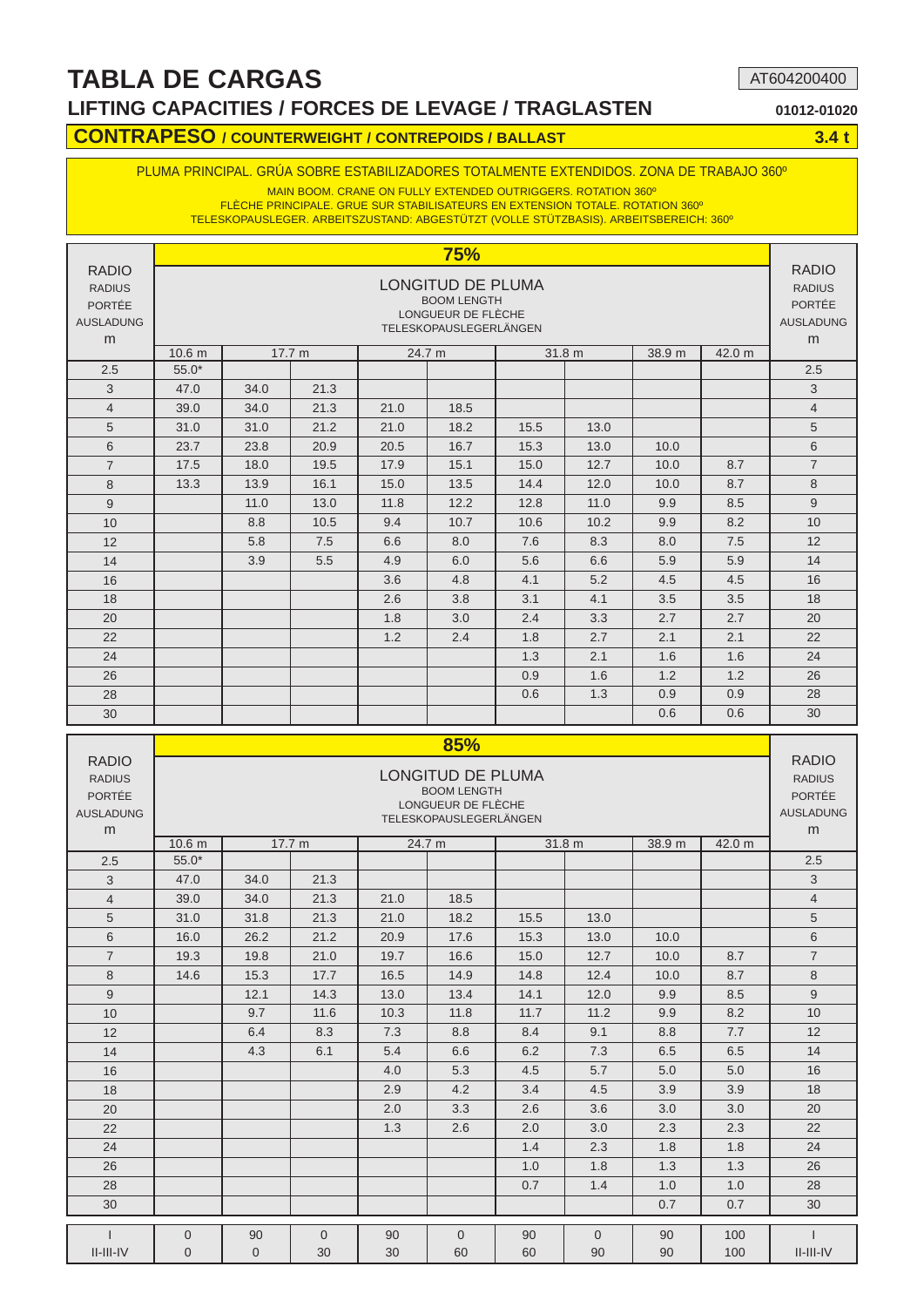#### **LIFTING CAPACITIES / FORCES DE LEVAGE / TRAGLASTEN 01511-01520**

AT604200400

#### **CONTRAPESO / COUNTERWEIGHT / CONTREPOIDS / BALLAST 44 CONTRAPESO / 8.4 t**

#### PLUMA PRINCIPAL. GRÚA SOBRE ESTABILIZADORES TOTALMENTE EXTENDIDOS 7.3 m x 4.3 m. ZONA DE TRABAJO 360º

MAIN BOOM. CRANE ON 7.3 m x 4.3 m OUTRIGGERS. ROTATION 360º

FLÈCHE PRINCIPALE. GRUE SUR STABILISATEURS À DEMI CALAGE (7.3 m x 4.3 m). ROTATION 360º TELESKOPAUSLEGER. ARBEITSZUSTAND: ABGESTÜTZT (7.3 m x 4.3 m). ARBEITSBEREICH: 360º

|                                                                         |                   |                                                                                      |        |      | <b>75%</b>                                                                              |      |        |        |        |                                                                         |  |  |  |  |  |  |
|-------------------------------------------------------------------------|-------------------|--------------------------------------------------------------------------------------|--------|------|-----------------------------------------------------------------------------------------|------|--------|--------|--------|-------------------------------------------------------------------------|--|--|--|--|--|--|
| <b>RADIO</b><br><b>RADIUS</b><br><b>PORTÉE</b><br><b>AUSLADUNG</b><br>m |                   |                                                                                      |        |      | LONGITUD DE PLUMA<br><b>BOOM LENGTH</b><br>LONGUEUR DE FLÈCHE<br>TELESKOPAUSLEGERLÄNGEN |      |        |        |        | <b>RADIO</b><br><b>RADIUS</b><br><b>PORTÉE</b><br><b>AUSLADUNG</b><br>m |  |  |  |  |  |  |
|                                                                         | 10.6 <sub>m</sub> |                                                                                      | 17.7 m |      | 24.7 m                                                                                  |      | 31.8 m | 38.9 m | 42.0 m |                                                                         |  |  |  |  |  |  |
| 2.5                                                                     | $60.0*$           |                                                                                      |        |      |                                                                                         |      |        |        |        | 2.5                                                                     |  |  |  |  |  |  |
| 3                                                                       | 47.0              | 34.0                                                                                 | 21.3   |      |                                                                                         |      |        |        |        | 3                                                                       |  |  |  |  |  |  |
| $\overline{4}$                                                          | 36.5              | 28.8<br>21.3<br>18.5<br>21.0<br>26.0<br>23.6<br>21.0<br>21.0<br>16.5<br>15.5<br>13.0 |        |      |                                                                                         |      |        |        |        |                                                                         |  |  |  |  |  |  |
| 5                                                                       |                   |                                                                                      |        |      |                                                                                         |      |        |        |        |                                                                         |  |  |  |  |  |  |
| 6                                                                       | 19.5              | 19.1<br>14.7<br>15.3<br>19.7<br>19.0<br>13.0<br>10.0                                 |        |      |                                                                                         |      |        |        |        |                                                                         |  |  |  |  |  |  |
| $\overline{7}$                                                          | 15.0              | 14.6                                                                                 | 16.8   | 15.5 | 13.2                                                                                    | 13.0 | 12.5   | 10.0   | 8.7    | $\overline{7}$                                                          |  |  |  |  |  |  |
| 8                                                                       | 11.5              | 10.9                                                                                 | 13.8   | 12.5 | 11.8                                                                                    | 11.2 | 11.5   | 10.0   | 8.7    | 8                                                                       |  |  |  |  |  |  |
| 9                                                                       |                   | 8.7                                                                                  | 11.0   | 10.0 | 10.5                                                                                    | 9.6  | 10.3   | 9.2    | 8.5    | 9                                                                       |  |  |  |  |  |  |
| 10                                                                      |                   | 7.3                                                                                  | 8.8    | 8.0  | 9.2                                                                                     | 8.2  | 9.2    | 8.2    | 8.2    | 10                                                                      |  |  |  |  |  |  |
| 12                                                                      |                   | 5.4                                                                                  | 6.5    | 6.0  | 7.3                                                                                     | 6.2  | 7.0    | 6.4    | 6.4    | 12                                                                      |  |  |  |  |  |  |
| 14                                                                      |                   | 3.7                                                                                  | 4.8    | 4.4  | 5.7                                                                                     | 4.6  | 5.5    | 5.0    | 5.0    | 14                                                                      |  |  |  |  |  |  |
| 16                                                                      |                   |                                                                                      |        | 3.2  | 4.4                                                                                     | 3.6  | 4.4    | 3.6    | 3.9    | 16                                                                      |  |  |  |  |  |  |
| 18                                                                      |                   |                                                                                      |        | 2.3  | 3.4                                                                                     | 2.8  | 3.6    | 3.1    | 3.1    | 18                                                                      |  |  |  |  |  |  |
| 20                                                                      |                   |                                                                                      |        | 1.7  | 2.6                                                                                     | 2.1  | 2.9    | 2.4    | 2.4    | 20                                                                      |  |  |  |  |  |  |
| 22                                                                      |                   |                                                                                      |        | 1.2  | 2.1                                                                                     | 1.7  | 2.4    | 1.9    | 1.9    | 22                                                                      |  |  |  |  |  |  |
| 24                                                                      |                   |                                                                                      |        |      |                                                                                         | 1.3  | 1.9    | 1.5    | 1.5    | 24                                                                      |  |  |  |  |  |  |
| 26                                                                      |                   |                                                                                      |        |      |                                                                                         | 0.9  | 1.5    | 1.1    | 1.1    | 26                                                                      |  |  |  |  |  |  |
| 28                                                                      |                   |                                                                                      |        |      |                                                                                         | 0.6  | 1.2    | 0.8    | 0.8    | 28                                                                      |  |  |  |  |  |  |
| 30                                                                      |                   |                                                                                      |        |      |                                                                                         |      |        | 0.5    | 0.5    | 30                                                                      |  |  |  |  |  |  |

|                                                                         |                   |                                                                                      |                |      | 85%                                                                                            |      |              |        |        |                                                                         |  |  |  |  |  |  |
|-------------------------------------------------------------------------|-------------------|--------------------------------------------------------------------------------------|----------------|------|------------------------------------------------------------------------------------------------|------|--------------|--------|--------|-------------------------------------------------------------------------|--|--|--|--|--|--|
| <b>RADIO</b><br><b>RADIUS</b><br><b>PORTÉE</b><br><b>AUSLADUNG</b><br>m |                   |                                                                                      |                |      | <b>LONGITUD DE PLUMA</b><br><b>BOOM LENGTH</b><br>LONGUEUR DE FLÈCHE<br>TELESKOPAUSLEGERLÄNGEN |      |              |        |        | <b>RADIO</b><br><b>RADIUS</b><br><b>PORTÉE</b><br><b>AUSLADUNG</b><br>m |  |  |  |  |  |  |
|                                                                         | 10.6 <sub>m</sub> |                                                                                      | 17.7 m         |      | 24.7 m                                                                                         |      | 31.8 m       | 38.9 m | 42.0 m |                                                                         |  |  |  |  |  |  |
| 2.5                                                                     | $60.0*$           |                                                                                      |                |      |                                                                                                |      |              |        |        | 2.5                                                                     |  |  |  |  |  |  |
| 3                                                                       | 50.0              | 34.0                                                                                 | 21.3           |      |                                                                                                |      |              |        |        | 3                                                                       |  |  |  |  |  |  |
| $\overline{4}$                                                          | 40.2              | 31.7<br>21.3<br>21.0<br>18.5<br>28.6<br>26.0<br>21.3<br>21.0<br>18.2<br>15.5<br>13.0 |                |      |                                                                                                |      |              |        |        |                                                                         |  |  |  |  |  |  |
| 5                                                                       |                   | 21.2<br>16.2<br>15.3<br>21.0<br>20.9<br>13.0<br>10.0                                 |                |      |                                                                                                |      |              |        |        |                                                                         |  |  |  |  |  |  |
| 6                                                                       | 21.5              |                                                                                      |                |      |                                                                                                |      |              |        |        |                                                                         |  |  |  |  |  |  |
| $\overline{7}$                                                          | 16.5              | 14.5<br>16.1<br>18.5<br>17.1<br>14.3<br>12.7<br>10.0<br>8.7                          |                |      |                                                                                                |      |              |        |        |                                                                         |  |  |  |  |  |  |
| 8                                                                       | 12.7              | 12.0                                                                                 | 15.2           | 13.8 | 13.0                                                                                           | 12.3 | 12.4         | 10.0   | 8.7    | 8                                                                       |  |  |  |  |  |  |
| 9                                                                       |                   | 9.6                                                                                  | 12.1           | 11.0 | 11.6                                                                                           | 10.6 | 11.3         | 9.9    | 8.5    | 9                                                                       |  |  |  |  |  |  |
| 10                                                                      |                   | 8.0                                                                                  | 9.7            | 8.8  | 10.1                                                                                           | 9.0  | 10.1         | 9.0    | 8.2    | 10                                                                      |  |  |  |  |  |  |
| 12                                                                      |                   | 5.9                                                                                  | 7.2            | 6.6  | 8.0                                                                                            | 6.8  | 7.7          | 7.0    | 7.0    | 12                                                                      |  |  |  |  |  |  |
| 14                                                                      |                   | 4.1                                                                                  | 5.3            | 4.8  | 6.3                                                                                            | 5.1  | 6.1          | 5.5    | 5.5    | 14                                                                      |  |  |  |  |  |  |
| 16                                                                      |                   |                                                                                      |                | 3.5  | 4.8                                                                                            | 4.0  | 4.8          | 4.0    | 4.3    | 16                                                                      |  |  |  |  |  |  |
| 18                                                                      |                   |                                                                                      |                | 2.5  | 3.7                                                                                            | 3.1  | 4.0          | 3.4    | 3.4    | 18                                                                      |  |  |  |  |  |  |
| 20                                                                      |                   |                                                                                      |                | 1.9  | 2.9                                                                                            | 2.3  | 3.2          | 2.6    | 2.6    | 20                                                                      |  |  |  |  |  |  |
| 22                                                                      |                   |                                                                                      |                | 1.3  | 2.3                                                                                            | 1.9  | 2.6          | 2.1    | 2.1    | 22                                                                      |  |  |  |  |  |  |
| 24                                                                      |                   |                                                                                      |                |      |                                                                                                | 1.4  | 2.1          | 1.7    | 1.7    | 24                                                                      |  |  |  |  |  |  |
| 26                                                                      |                   |                                                                                      |                |      |                                                                                                | 1.0  | 1.7          | 1.2    | 1.2    | 26                                                                      |  |  |  |  |  |  |
| 28                                                                      |                   |                                                                                      |                |      |                                                                                                | 0.7  | 1.3          | 0.9    | 0.9    | 28                                                                      |  |  |  |  |  |  |
| 30                                                                      |                   |                                                                                      |                |      |                                                                                                |      |              | 0.6    | 0.6    | 30                                                                      |  |  |  |  |  |  |
| $\mathbf{I}$                                                            | $\overline{0}$    | 90                                                                                   | $\overline{0}$ | 90   | $\Omega$                                                                                       | 90   | $\mathbf{0}$ | 90     | 100    |                                                                         |  |  |  |  |  |  |
| $II$ - $III$ - $IV$                                                     | $\overline{0}$    | $\overline{0}$                                                                       | 30             | 30   | 60                                                                                             | 60   | 90           | 90     | 100    | $II$ - $III$ -IV                                                        |  |  |  |  |  |  |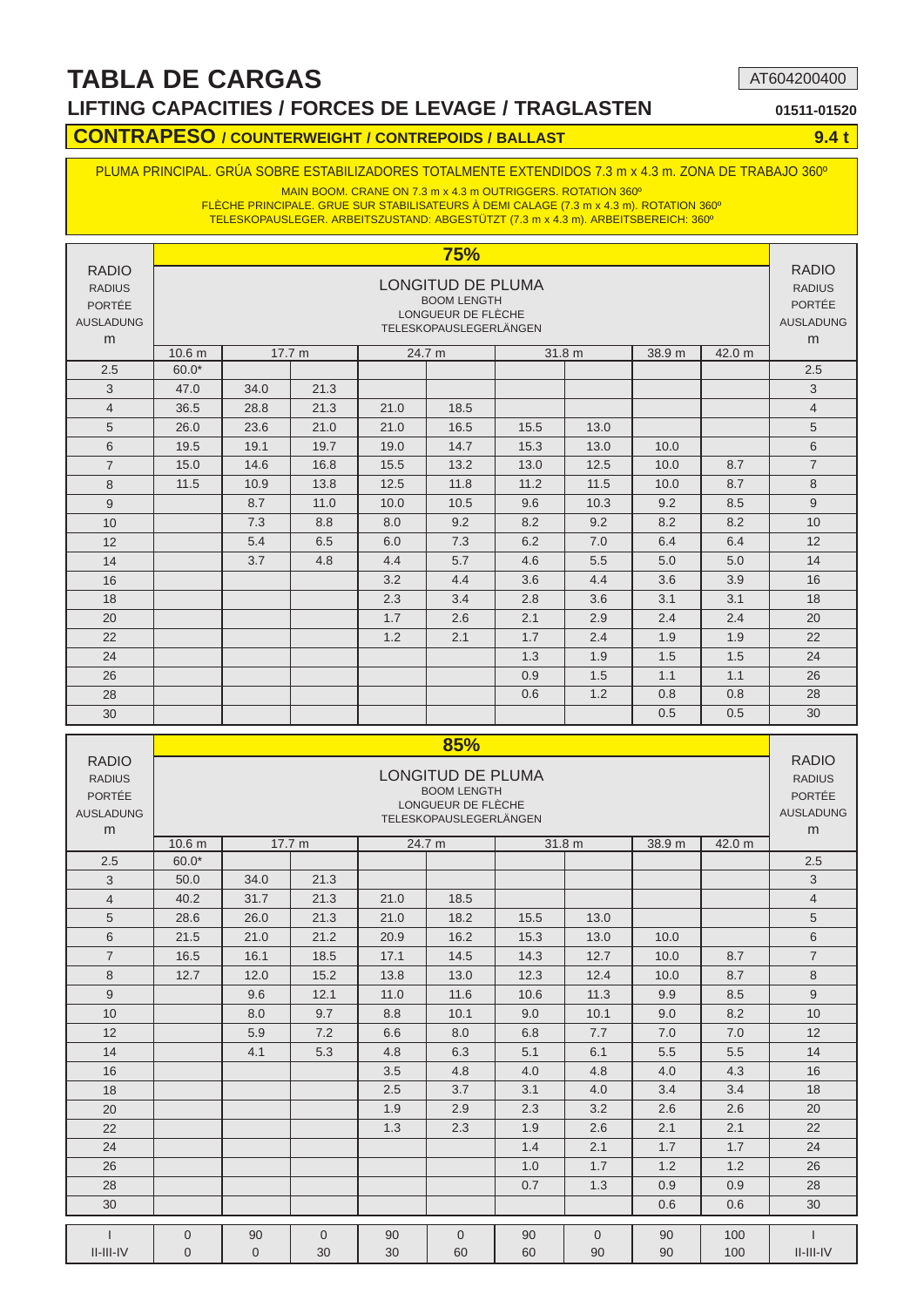**LIFTING CAPACITIES / FORCES DE LEVAGE / TRAGLASTEN 01211-01220**

AT604200400

#### **CONTRAPESO / COUNTERWEIGHT / CONTREPOIDS / BALLAST 4.4 t 4.4 t 4.4 t 4.4 t 4.5 million and 4.4 t 4.4 t 4.4 t 4.4 t 4.4 t 4.4 t 4.4 t 4.4 t 4.4 t 4.4 t 4.4 t 4.4 t 4.4 t 4.4 t 4.4 t 4.4 t 4.4 t 4.4 t 4.4 t 4.4 t 4.4 t 4.4**

PLUMA PRINCIPAL. GRÚA SOBRE ESTABILIZADORES TOTALMENTE EXTENDIDOS 7.3 m x 4.3 m. ZONA DE TRABAJO 360º

MAIN BOOM. CRANE ON 7.3 m x 4.3 m OUTRIGGERS. ROTATION 360º

FLÈCHE PRINCIPALE. GRUE SUR STABILISATEURS À DEMI CALAGE (7.3 m x 4.3 m). ROTATION 360º TELESKOPAUSLEGER. ARBEITSZUSTAND: ABGESTÜTZT (7.3 m x 4.3 m). ARBEITSBEREICH: 360º

|                                                                         |                   |                                                                                      |        |      | 75%                                                                                     |      |        |        |        |                                                                         |  |  |  |  |  |  |
|-------------------------------------------------------------------------|-------------------|--------------------------------------------------------------------------------------|--------|------|-----------------------------------------------------------------------------------------|------|--------|--------|--------|-------------------------------------------------------------------------|--|--|--|--|--|--|
| <b>RADIO</b><br><b>RADIUS</b><br><b>PORTÉE</b><br><b>AUSLADUNG</b><br>m |                   |                                                                                      |        |      | LONGITUD DE PLUMA<br><b>BOOM LENGTH</b><br>LONGUEUR DE FLÈCHE<br>TELESKOPAUSLEGERLÄNGEN |      |        |        |        | <b>RADIO</b><br><b>RADIUS</b><br><b>PORTÉE</b><br><b>AUSLADUNG</b><br>m |  |  |  |  |  |  |
|                                                                         | 10.6 <sub>m</sub> |                                                                                      | 17.7 m |      | 24.7 m                                                                                  |      | 31.8 m | 38.9 m | 42.0 m |                                                                         |  |  |  |  |  |  |
| 2.5                                                                     | $55.0*$           |                                                                                      |        |      |                                                                                         |      |        |        |        | 2.5                                                                     |  |  |  |  |  |  |
| 3                                                                       | 45.0              | 32.0                                                                                 | 21.3   |      |                                                                                         |      |        |        |        | 3                                                                       |  |  |  |  |  |  |
| $\overline{4}$                                                          | 32.0              | 21.3<br>23.0<br>21.0<br>18.5<br>20.0<br>17.0<br>18.0<br>16.5<br>14.0<br>15,5<br>13.0 |        |      |                                                                                         |      |        |        |        |                                                                         |  |  |  |  |  |  |
| 5                                                                       |                   |                                                                                      |        |      |                                                                                         |      |        |        |        |                                                                         |  |  |  |  |  |  |
| 6                                                                       | 13.8              | 11.8<br>13.2<br>11.3<br>12.8<br>14.0<br>13.0<br>10.0                                 |        |      |                                                                                         |      |        |        |        |                                                                         |  |  |  |  |  |  |
| $\overline{7}$                                                          | 9.8               | 9.5                                                                                  | 11.0   | 10.2 | 10.0                                                                                    | 10.4 | 9.8    | 8.6    | 8.7    | $\overline{7}$                                                          |  |  |  |  |  |  |
| 8                                                                       | 7.5               | 7.0                                                                                  | 8.9    | 8.0  | 8.5                                                                                     | 8.2  | 8.4    | 7.3    | 7.3    | 8                                                                       |  |  |  |  |  |  |
| 9                                                                       |                   | 5.1                                                                                  | 7.2    | 6.4  | 7.2                                                                                     | 6.6  | 7.3    | 6.2    | 6.2    | 9                                                                       |  |  |  |  |  |  |
| 10                                                                      |                   | 4.0                                                                                  | 6.0    | 5.2  | 6.2                                                                                     | 5.4  | 6.3    | 5.4    | 5.4    | 10                                                                      |  |  |  |  |  |  |
| 12                                                                      |                   | 2.5                                                                                  | 4.3    | 3.6  | 4.7                                                                                     | 3.8  | 4.7    | 4.1    | 4.1    | 12                                                                      |  |  |  |  |  |  |
| 14                                                                      |                   | 1.3                                                                                  | 3.0    | 2.4  | 3.5                                                                                     | 2.7  | 3.7    | 3.0    | 3.0    | 14                                                                      |  |  |  |  |  |  |
| 16                                                                      |                   |                                                                                      |        | 1.6  | 2.6                                                                                     | 1.9  | 2.8    | 2.2    | 2.2    | 16                                                                      |  |  |  |  |  |  |
| 18                                                                      |                   |                                                                                      |        | 1.0  | 1.9                                                                                     | 1.3  | 2.1    | 1.7    | 1.7    | 18                                                                      |  |  |  |  |  |  |
| 20                                                                      |                   |                                                                                      |        | 0.5  | 1.3                                                                                     | 0.8  | 1.6    | 1.2    | 1.2    | 20                                                                      |  |  |  |  |  |  |
| 22                                                                      |                   |                                                                                      |        |      | 0.8                                                                                     | 0.5  | 1.2    | 0.8    | 0.8    | 22                                                                      |  |  |  |  |  |  |
| 24                                                                      |                   |                                                                                      |        |      |                                                                                         |      | 0.8    | 0.5    | 0.5    | 24                                                                      |  |  |  |  |  |  |
| 26                                                                      |                   |                                                                                      |        |      |                                                                                         |      | 0.5    |        |        | 26                                                                      |  |  |  |  |  |  |

|                                                                         |                   |                                                                              |                |     | 85%                                                                                     |     |              |        |        |                                                                         |  |  |  |  |  |  |
|-------------------------------------------------------------------------|-------------------|------------------------------------------------------------------------------|----------------|-----|-----------------------------------------------------------------------------------------|-----|--------------|--------|--------|-------------------------------------------------------------------------|--|--|--|--|--|--|
| <b>RADIO</b><br><b>RADIUS</b><br><b>PORTÉE</b><br><b>AUSLADUNG</b><br>m |                   |                                                                              |                |     | LONGITUD DE PLUMA<br><b>BOOM LENGTH</b><br>LONGUEUR DE FLÈCHE<br>TELESKOPAUSLEGERLÄNGEN |     |              |        |        | <b>RADIO</b><br><b>RADIUS</b><br><b>PORTÉE</b><br><b>AUSLADUNG</b><br>m |  |  |  |  |  |  |
|                                                                         | 10.6 <sub>m</sub> |                                                                              | 17.7 m         |     | 24.7 m                                                                                  |     | 31.8 m       | 38.9 m | 42.0 m |                                                                         |  |  |  |  |  |  |
| 2.5                                                                     | $55.0*$           |                                                                              |                |     |                                                                                         |     |              |        |        | 2.5                                                                     |  |  |  |  |  |  |
| 3                                                                       | 49.5              | 34.0                                                                         | 21.3           |     |                                                                                         |     |              |        |        | 3                                                                       |  |  |  |  |  |  |
| $\overline{4}$                                                          | 35.2              | 25.3<br>21.3<br>18.5<br>21.0<br>18.7<br>19.8<br>18.2<br>15.4<br>15,5<br>13.0 |                |     |                                                                                         |     |              |        |        |                                                                         |  |  |  |  |  |  |
| 5                                                                       | 22.0              | 10.0                                                                         |                |     |                                                                                         |     |              |        |        |                                                                         |  |  |  |  |  |  |
| $6\phantom{1}$                                                          | 15.2              | 15.4<br>14.3<br>13.0<br>14.5<br>12.4<br>14.1                                 |                |     |                                                                                         |     |              |        |        |                                                                         |  |  |  |  |  |  |
| $\overline{7}$                                                          | 11.8              | 10.5<br>12.1<br>11.2<br>11.0<br>11.4<br>10.8<br>8.7<br>9.5                   |                |     |                                                                                         |     |              |        |        |                                                                         |  |  |  |  |  |  |
| 8                                                                       | 8.3               | 7.7                                                                          | 9.8            | 8.8 | 9.4                                                                                     | 9.0 | 9.2          | 8.0    | 8.0    | 8                                                                       |  |  |  |  |  |  |
| 9                                                                       |                   | 5.6                                                                          | 7.9            | 7.0 | 7.9                                                                                     | 7.3 | 8.0          | 6.8    | 6.8    | 9                                                                       |  |  |  |  |  |  |
| 10                                                                      |                   | 4.4                                                                          | 6.6            | 5.7 | 6.8                                                                                     | 5.9 | 6.9          | 5.9    | 5.9    | 10                                                                      |  |  |  |  |  |  |
| 12                                                                      |                   | 2.8                                                                          | 4.7            | 4.0 | 5.2                                                                                     | 4.2 | 5.2          | 4.5    | 4.5    | 12                                                                      |  |  |  |  |  |  |
| 14                                                                      |                   | 1.4                                                                          | 3.3            | 2.6 | 3.9                                                                                     | 3.0 | 4.1          | 3.3    | 3.3    | 14                                                                      |  |  |  |  |  |  |
| 16                                                                      |                   |                                                                              |                | 1.8 | 2.9                                                                                     | 2.1 | 3.1          | 2.4    | 2.4    | 16                                                                      |  |  |  |  |  |  |
| 18                                                                      |                   |                                                                              |                | 1.1 | 2.1                                                                                     | 1.4 | 2.3          | 1.9    | 1.9    | 18                                                                      |  |  |  |  |  |  |
| 20                                                                      |                   |                                                                              |                | 0.6 | 1.4                                                                                     | 0.9 | 1.8          | 1.3    | 1.3    | 20                                                                      |  |  |  |  |  |  |
| 22                                                                      |                   |                                                                              |                |     | 0.9                                                                                     | 0.6 | 1.3          | 0.9    | 0.9    | 22                                                                      |  |  |  |  |  |  |
| 24                                                                      |                   |                                                                              |                |     |                                                                                         |     | 0.9          | 0.6    | 0.6    | 24                                                                      |  |  |  |  |  |  |
| 26                                                                      |                   |                                                                              |                |     |                                                                                         |     | 0.6          |        |        | 26                                                                      |  |  |  |  |  |  |
|                                                                         | $\overline{0}$    | 90                                                                           | $\overline{0}$ | 90  | $\Omega$                                                                                | 90  | $\mathbf{0}$ | 90     | 100    |                                                                         |  |  |  |  |  |  |
| $II$ - $III$ -IV                                                        | $\overline{0}$    | $\overline{0}$                                                               | 30             | 30  | 60                                                                                      | 60  | 90           | 90     | 100    | $II$ - $III$ -IV                                                        |  |  |  |  |  |  |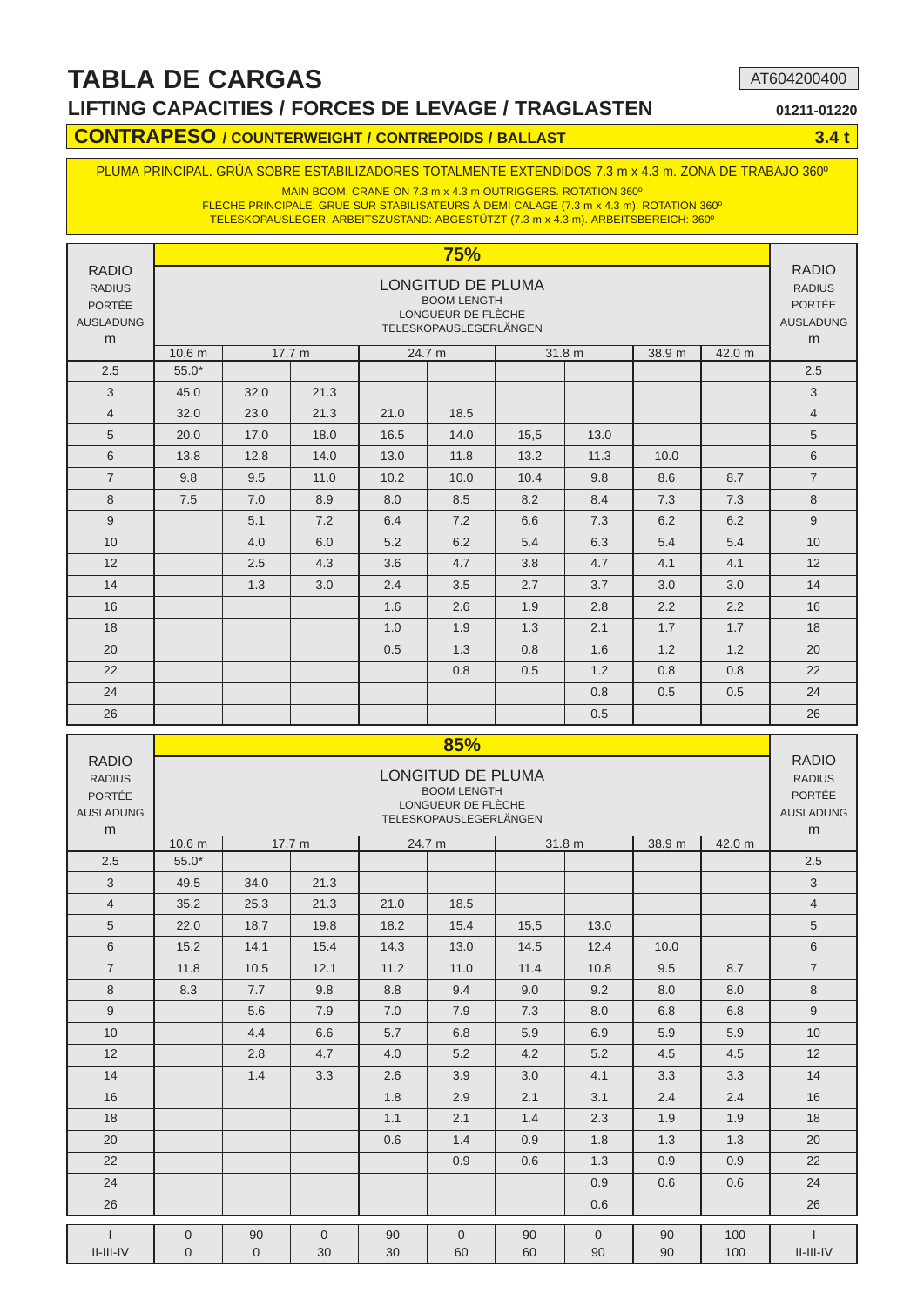#### **LIFTING CAPACITIES / FORCES DE LEVAGE / TRAGLASTEN 04312-04320**

AT604200400

#### **CONTRAPESO / COUNTERWEIGHT / CONTREPOIDS / BALLAST 9.4 t**

PLUMA PRINCIPAL+PLUMÍN DE CELOSÍA. GRÚA SOBRE ESTABILIZADORES TOTALMENTE EXTENDIDOS. ZONA DE TRABAJO 360º

MAIN BOOM+LATTICE JIB. CRANE ON FULLY EXTENDED OUTRIGGERS. ROTATION 360<sup>°</sup> FLÈCHE PRINCIPALE+FLÉCHETTE TREILLIS. GRUE SUR STABILISATEURS EN EXTENSION TOTALE. ROTATION 360º

TELESKOPAUSLEGER+GITTERSPITZE. ARBEITSZUSTAND: ABGESTÜTZT (VOLLE STÜTZBASIS). ARBEITSBEREICH: 360º

| RADIO<br><b>RADIUS</b><br><b>PORTÉE</b><br><b>AUSLADUNG</b> |                |                  |                                                 |                   |                           |            |                                          |            |                       |            |                                                 |                     | 75%<br>LONGITUD DE PLUMA+PLUMÍN<br>MAIN BOOM+JIB LENGTH<br>LONGUEUR DE FLÉCHE+FLÉCHETTE<br>TELESKOPAUSLEGER- UND SPITZENLÄNGEN |                   |     |                                                 |             |                   |            |                                          |             |            |                                                 |                            | <b>RADIO</b><br><b>RADIUS</b><br><b>PORTÉE</b><br><b>AUSLADUNG</b> |
|-------------------------------------------------------------|----------------|------------------|-------------------------------------------------|-------------------|---------------------------|------------|------------------------------------------|------------|-----------------------|------------|-------------------------------------------------|---------------------|--------------------------------------------------------------------------------------------------------------------------------|-------------------|-----|-------------------------------------------------|-------------|-------------------|------------|------------------------------------------|-------------|------------|-------------------------------------------------|----------------------------|--------------------------------------------------------------------|
| m                                                           |                |                  | $35.7 m + 9.3 m$                                |                   |                           |            | $38.9 m + 9.3 m$                         |            |                       |            | $42.0 m + 9.3 m$                                |                     |                                                                                                                                | $35.7 m + 16.0 m$ |     |                                                 |             | $38.9 m + 16.0 m$ |            |                                          |             |            | $42.0 m + 16.0 m$                               |                            | m                                                                  |
|                                                             | 0 <sup>o</sup> |                  | 15 <sup>o</sup> 30 <sup>o</sup> 45 <sup>o</sup> |                   | $0^{\circ}$               |            | $15^{\circ}$ 30 $^{\circ}$ 45 $^{\circ}$ |            | 0 <sup>o</sup>        |            | $ 15^{\circ} 30^{\circ} 45^{\circ}$             |                     | $0^{\circ}$                                                                                                                    |                   |     | 15 <sup>°</sup> 30 <sup>°</sup> 45 <sup>°</sup> | $0^{\circ}$ |                   |            | $15^{\circ}$ 30 $^{\circ}$ 45 $^{\circ}$ | $0^{\circ}$ |            | 15° 30° 45°                                     |                            |                                                                    |
| $\overline{7}$                                              | 5.5            |                  |                                                 |                   |                           |            |                                          |            |                       |            |                                                 |                     |                                                                                                                                |                   |     |                                                 |             |                   |            |                                          |             |            |                                                 |                            | $\overline{7}$                                                     |
| 8                                                           | 5.3            |                  |                                                 |                   | 4.1                       |            |                                          |            |                       |            |                                                 |                     | 2.8                                                                                                                            |                   |     |                                                 |             |                   |            |                                          |             |            |                                                 |                            | 8                                                                  |
| 9                                                           | 5.1            | 4.5              |                                                 |                   | 4.1                       |            |                                          |            | 3.1                   |            |                                                 |                     | 2.7                                                                                                                            |                   |     |                                                 | 2.1         |                   |            |                                          |             |            |                                                 |                            | 9                                                                  |
| 10                                                          | 5.0            | 4.5              | 4.3                                             |                   | 4.1                       | 3.7        |                                          |            | 3.1                   | 3.1        |                                                 |                     | 2.6                                                                                                                            |                   |     |                                                 | 2.1         |                   |            |                                          | 1.7         |            |                                                 |                            | 10                                                                 |
| 12                                                          | 4.7            | 4.3              | 4.1                                             | 3.2               | 4.0                       | 3.6        | 3.4                                      |            | 3.1                   | 3.1        | 2.9                                             |                     | 2.4                                                                                                                            | 2.2               |     |                                                 | 2.1         |                   |            |                                          | 1.7         |            |                                                 |                            | 12                                                                 |
| 14                                                          | 4.4            | 4.1              | 3.9                                             | 3.1               | 3.9                       | 3.5        | 3.3                                      | 2.8        | 3.1                   | 3.1        | 2.8                                             | 2.4                 | 2.2                                                                                                                            | 2.1               | 1.9 |                                                 | 2.1         | 2.0               |            |                                          | 1.7         | 1.7        |                                                 |                            | 14                                                                 |
| 16                                                          | 4.2            | 3.9              | 3.6                                             | 3.0               | 3.8                       | 3.3        | 3.1                                      | 2.7        | 3.0                   | 3.0        | 2.7                                             | 2.3                 | 2.1                                                                                                                            | 2.0               | 1.8 |                                                 | 2.0         | 1.9               | 1.6        |                                          | 1.7         | 1.7        | 1.6                                             |                            | 16                                                                 |
| 18                                                          | 4.0            | 3.7              | 3.3                                             | 2.9               | 3.6                       | 3.1        | 2.8                                      | 2.6        | 3.0                   | 2.9        | 2.6                                             | 2.2                 | 2.0                                                                                                                            | 1.9               | 1.7 | 1.5                                             | 1.9         | 1.8               | 1.5        | 1.3                                      | 1.7         | 1.7        | 1.5                                             | 1.1                        | 18                                                                 |
| 20                                                          | 3.8            | 3.5              | 3.1                                             | 2.8               | 3.4                       | 2.9        | 2.6                                      | 2.4        | 2.9                   | 2.7        | 2.4                                             | 2.1                 | 1.9                                                                                                                            | 1.8               | 1.6 | 1.4                                             | 1.8         | 1.7               | 1.4        | 1.2                                      | 1.7         | 1.7        | 1.4                                             | 1.1                        | 20                                                                 |
| 22                                                          | 3.4            | 3.0              | 2.7                                             | 2.5               | 3.1                       | 2.6        | 2.4                                      | 2.1        | 2.7                   | 2.5        | 2.2                                             | 1.9                 | 1.8                                                                                                                            | 1.7               | 1.6 | 1.4                                             | 1.7         | 1.6               | 1.4        | 1.2                                      | 1.6         | 1.6        | 1.4                                             | 1.1                        | 22                                                                 |
| 24                                                          | 3.0            | 2.7              | 2.5                                             | 2.2               | 2.8                       | 2.4        | 2.2                                      | 1.8        | 2.4                   | 2.3        | 2.0                                             | 1.6                 | 1.7                                                                                                                            | 1.6               | 1.4 | 1.3                                             | 1.6         | 1.5               | 1.3        | 1.2                                      | 1.5         | 1.5        | 1.3                                             | 1.1                        | 24                                                                 |
| 26                                                          | 2.6            | 2.4              | 2.2                                             | 1.9               | 2.5                       | 2.2        | 2.0                                      | 1.6        | 2.2                   | 2.1        | 1.8                                             | 1.5                 | 1.6                                                                                                                            | 1.5               | 1.4 | 1.3                                             | 1.5         | 1.4               | 1.3        | 1.2                                      | 1.4         | 1.4        | 1.3                                             | 1.1                        | 26                                                                 |
| 28                                                          | 2.2            | 2.1              | 1.9                                             | 1.6               | 2.1                       | 2.0        | 1.8                                      | 1.5        | 2.0                   | 1.9        | 1.7                                             | 1.4                 | 1.5                                                                                                                            | 1.4               | 1.3 | 1.2                                             | 1.4         | 1.3               | 1.2        | 1.1                                      | 1.3         | 1.3        | 1.2                                             | 1.0                        | 28                                                                 |
| 30                                                          | 1.9            | 1.9              | 1.8                                             | 1.5               | 1.8                       | 1.8        | 1.7                                      | 1.4        | 1.7                   | 1.7        | 1.6                                             | 1.3                 | 1.4                                                                                                                            | 1.3               | 1.3 | 1.2                                             | 1.3         | 1.2               | 1.2        |                                          | $1.1$   1.2 | 1.2        | 1.2                                             | 1.0                        | 30                                                                 |
| 32                                                          | 1.6            | 1.7              | 1.7                                             | 1.4               | 1.5                       | 1.6        | 1.6                                      | 1.3        | 1.4                   | 1.5        | 1.5                                             | 1.2                 | 1.3                                                                                                                            | 1.3               | 1.2 | 1.2                                             | 1.2         | 1.1               | 1.1        | 1.1                                      | 1.1         | 1.1        | 1.1                                             | 1.0                        | 32                                                                 |
| 34                                                          | 1.3            | 1.4              | 1.4                                             | 1.3               | 1.2                       | 1.3        | 1.3                                      | 1.2        | 1.2                   | 1.3        | 1.3                                             | 1.1                 | 1.2                                                                                                                            | 1.2               |     | $1.1$   1.1                                     | 1.1         | 1.1               | 1.0        |                                          | $1.0$   1.1 | 1.1        | 1.0                                             | 1.0                        | 34                                                                 |
| 36<br>38                                                    | 1.0            | 1.1              | 1.1<br>0.9                                      | 1.1<br>0.9        | 0.9<br>0.7                | 1.0<br>0.8 | 1.0                                      | 1.0<br>0.8 | 0.9 <br>0.7           | 1.0<br>0.8 | 1.0<br>0.8                                      | 1.0                 | 1.1                                                                                                                            | 1.1<br>1.0        | 1.1 | 1.1                                             | 1.0<br>0.8  | 1.0<br>0.9        | 1.0<br>0.9 | 0.910.8                                  | 1.011.0     | 1.0<br>0.9 | 1.0<br>0.9                                      | 1.0<br>0.9                 | 36<br>38                                                           |
|                                                             | 0.8            | 0.9              |                                                 |                   |                           |            | 0.8                                      |            |                       |            |                                                 | 0.8                 | 0.9                                                                                                                            |                   |     | $1.0$   1.0                                     |             |                   |            |                                          |             |            |                                                 |                            |                                                                    |
| 40                                                          | 0.6            | 0.7              | 0.7                                             | 0.7               | 0.5                       | 0.6        | 0.6                                      | 0.6        | 0.5                   | 0.6        | 0.6                                             | 0.6                 | 0.7                                                                                                                            | 0.8               |     | 0.8 0.8                                         | 0.6         | 0.7               | 0.7        |                                          | 0.710.6     | 0.7        | 0.7                                             | 0.7                        | 40                                                                 |
| 42                                                          |                | 0.5              |                                                 |                   |                           |            |                                          |            |                       |            |                                                 |                     | 0.5                                                                                                                            | 0.6               |     | 0.6 0.6                                         |             | 0.5               | 0.5        | 0.5                                      |             | 0.5        | 0.5                                             | 0.5                        | 42                                                                 |
|                                                             |                |                  |                                                 |                   |                           |            |                                          |            |                       |            |                                                 | 85%                 |                                                                                                                                |                   |     |                                                 |             |                   |            |                                          |             |            |                                                 |                            |                                                                    |
| <b>RADIO</b>                                                |                |                  |                                                 |                   |                           |            |                                          |            |                       |            |                                                 |                     | LONGITUD DE PLUMA+PLUMÍN                                                                                                       |                   |     |                                                 |             |                   |            |                                          |             |            |                                                 |                            | <b>RADIO</b>                                                       |
| <b>RADIUS</b>                                               |                |                  |                                                 |                   |                           |            |                                          |            |                       |            |                                                 |                     | MAIN BOOM+JIB LENGTH                                                                                                           |                   |     |                                                 |             |                   |            |                                          |             |            |                                                 |                            | <b>RADIUS</b>                                                      |
| <b>PORTÉE</b>                                               |                |                  |                                                 |                   |                           |            |                                          |            |                       |            |                                                 |                     | LONGUEUR DE FLÉCHE+FLÉCHETTE<br>TELESKOPAUSLEGER- UND SPITZENLANGEN                                                            |                   |     |                                                 |             |                   |            |                                          |             |            |                                                 |                            | <b>PORTÉE</b>                                                      |
| <b>AUSLADUNG</b>                                            |                |                  | $35.7 m + 9.3 m$                                |                   |                           |            | $38.9 m + 9.3 m$                         |            |                       |            | $42.0 m + 9.3 m$                                |                     |                                                                                                                                | $35.7 m + 16.0 m$ |     |                                                 |             | $38.9 m + 16.0 m$ |            |                                          |             |            | $42.0 m + 16.0 m$                               |                            | <b>AUSLADUNG</b>                                                   |
| m                                                           | $0^{\circ}$    |                  | $15^{\circ}$ 30 $^{\circ}$ 45 $^{\circ}$        |                   | $0^{\circ}$               |            | $15^{\circ}$ 30 $^{\circ}$ 45 $^{\circ}$ |            | $0^{\circ}$           |            | 15 <sup>°</sup> 30 <sup>°</sup> 45 <sup>°</sup> |                     | $0^{\circ}$                                                                                                                    |                   |     | 15 <sup>°</sup> 30 <sup>°</sup> 45 <sup>°</sup> | $0^{\circ}$ |                   |            | $15^{\circ}$ 30 $^{\circ}$ 45 $^{\circ}$ | $0^{\circ}$ |            | 15 <sup>°</sup> 30 <sup>°</sup> 45 <sup>°</sup> |                            | m                                                                  |
| $\overline{7}$                                              | 5.5            |                  |                                                 |                   |                           |            |                                          |            |                       |            |                                                 |                     |                                                                                                                                |                   |     |                                                 |             |                   |            |                                          |             |            |                                                 |                            | $\overline{7}$                                                     |
| 8                                                           | 5.5            |                  |                                                 |                   | 4.1                       |            |                                          |            |                       |            |                                                 |                     | 2.8                                                                                                                            |                   |     |                                                 |             |                   |            |                                          |             |            |                                                 |                            | 8                                                                  |
| 9                                                           | 5.5            | 4.5              |                                                 |                   | 4.1                       |            |                                          |            | 3.1                   |            |                                                 |                     | 2.8                                                                                                                            |                   |     |                                                 | 2.1         |                   |            |                                          |             |            |                                                 |                            | 9                                                                  |
| 10                                                          | 5.5            | 4.5              | 4.3                                             |                   | 4.1                       | 3.7        |                                          |            | 3.1                   | 3.1        |                                                 |                     | 2.8                                                                                                                            |                   |     |                                                 | 2.1         |                   |            |                                          | 1.7         |            |                                                 |                            | 10                                                                 |
| 12                                                          | 5.2            |                  |                                                 |                   | $4.5$ 4.3 3.2 4.1 3.7 3.4 |            |                                          |            | 3.1                   | $3.1$ 2.9  |                                                 |                     | $2.6$ 2.2                                                                                                                      |                   |     |                                                 | 2.1         |                   |            |                                          | 1.7         |            |                                                 |                            | 12                                                                 |
| 14                                                          | 4.8            | 4.5              |                                                 | $4.3 \mid 3.2$    | 4.1                       | 3.7        | 3.4                                      |            | $2.8$ 3.1             | 3.1        | 2.9                                             | 2.4                 | 2.4                                                                                                                            | 2.2               | 1.9 |                                                 | 2.1         | 2.0               |            |                                          | 1.7         | 1.7        |                                                 |                            | 14                                                                 |
| 16                                                          | 4.6            | 4.3              |                                                 | $4.0$ 3.2         | 4.1                       | 3.6        | 3.4                                      |            | $2.8$ 3.1             | 3.1        | 2.9                                             | 2.4                 | 2.3                                                                                                                            | 2.2               | 1.9 |                                                 | 2.1         | 2.0               | 1.6        |                                          | 1.7         | 1.7        | 1.6                                             |                            | 16                                                                 |
| 18                                                          | 4.4            | 4.1              |                                                 | $3.6 \mid 3.2$    | 4.0                       | 3.4        | 3.1                                      |            | $2.8$ 3.1             | 3.1        | 2.9                                             | 2.4                 | 2.2                                                                                                                            | 2.1               |     | $1.9$   1.5                                     | 2.1         | 2.0               |            | $1.6$   1.3                              | 1.7         | 1.7        | 1.6                                             | 1.1                        | 18                                                                 |
| 20                                                          | 4.2            | 3.9              | 3.4                                             | 3.1               | 3.7                       | 3.2        | 2.9                                      |            | $2.6$ 3.1             | 3.0        | 2.6                                             | 2.3                 | 2.1                                                                                                                            | 2.0               |     | $1.8$   1.5                                     | 2.0         | 1.9               | 1.5        | 1.3                                      | 1.7         | 1.7        | 1.5                                             | 1.1                        | 20                                                                 |
| 22                                                          | 3.7            | 3.3 <sub>2</sub> |                                                 | $3.0$   2.8       | 3.4                       | 2.9        |                                          |            | $2.6$   $2.3$   $3.0$ | 2.8        | 2.4                                             | 2.1                 | 2.0                                                                                                                            | 1.9               |     | $1.8$   1.5                                     | 1.9         | 1.8               | 1.5        | 1.3                                      | 1.7         | 1.7        | 1.5                                             | 1.1                        | 22                                                                 |
| 24                                                          | 3.3            | 3.0              |                                                 | $2.8$   2.4       | 3.1                       |            | $2.6$   2.4   2.0   2.6   2.5            |            |                       |            | 2.2                                             | 1.8                 | 1.9                                                                                                                            | 1.8               |     | $1.5$   1.4                                     | 1.8         | 1.7               | 1.4        |                                          | $1.3$   1.7 | 1.7        | 1.4                                             | 1.1                        | 24                                                                 |
| 26                                                          | 2.9            | 2.6              | 2.4                                             | 2.1               | 2.8                       | 2.4        | 2.2                                      |            | $1.8$ 2.4             | 2.3        | 2.0                                             | 1.7                 | 1.8                                                                                                                            | 1.7               |     | $1.5$   1.4                                     | 1.7         | 1.5               | 1.4        |                                          | $1.3$   1.5 | 1.5        | 1.4                                             | 1.1                        | 26                                                                 |
| 28                                                          | 2.4            | 2.3              | 2.1                                             | 1.8               | 2.3                       | 2.2        | 2.0                                      |            | $1.7$ 2.2             | 2.1        | 1.9                                             | 1.5                 | 1.7                                                                                                                            | 1.5               | 1.4 | 1.3                                             | 1.5         | $\vert 1.4 \vert$ | 1.3        | 1.2                                      | 1.4         | 1.4        | 1.3                                             | 1.1                        | 28                                                                 |
| 30                                                          | 2.1            | 2.1              | 2.0                                             | 1.7               | 2.0                       | 2.0        | 1.9                                      |            | $1.5$   1.9           | 1.9        | 1.8                                             | 1.4                 | 1.5                                                                                                                            | 1.4               | 1.4 | 1.3                                             | 1.4         | $\vert 1.3 \vert$ | 1.3        |                                          | $1.2$   1.3 | 1.3        | 1.3                                             | 1.1                        | 30                                                                 |
| 32                                                          | 1.8            | 1.9              |                                                 | $1.9$   1.5       | 1.7                       | 1.8        | 1.8                                      | 1.4        | 1.5                   | 1.7        | 1.7                                             | 1.3                 | 1.4                                                                                                                            | 1.4               |     | $1.3$   1.3                                     | 1.3         | 1.2               | 1.2        | $1.2$   1.2                              |             | 1.2        | 1.2                                             | 1.1                        | 32                                                                 |
| 34                                                          | 1.4            | 1.5              | 1.5                                             | 1.4               | 1.3                       | 1.4        | 1.4                                      |            | $1.3$ 1.3             | 1.4        | 1.4                                             | 1.2                 | 1.3                                                                                                                            | 1.3               | 1.2 | 1.2                                             | 1.2         | 1.2               | 1.1        | 1.1                                      | 1.2         | 1.2        | 1.1                                             | 1.1                        | 34                                                                 |
| 36                                                          | 1.1            | 1.2              | 1.2                                             | $\vert 1.2 \vert$ | 1.0                       | 1.1        | 1.1                                      | 1.1        | 1.0                   | 1.1        | 1.1                                             | 1.1                 | 1.2                                                                                                                            | 1.2               | 1.2 | 1.2                                             | 1.1         | 1.1               | 1.1        | 1.1                                      | 1.1         | 1.1        | 1.1                                             | 1.1                        | 36                                                                 |
| 38                                                          | 0.9            | 1.0              |                                                 | $1.0$   1.0       | 0.8                       | 0.9        | 0.9                                      | 0.9        |                       | 0.8 0.9    | 0.9                                             | 0.9                 | 1.0                                                                                                                            | 1.1               | 1.1 | 1.1                                             | 0.9         | $\vert 1.0 \vert$ |            | $1.0$   $1.0$   $0.9$                    |             | 1.0        | 1.0                                             | 1.0                        | 38                                                                 |
| 40                                                          | 0.7            | 0.8              |                                                 | 0.8 0.8           | 0.6                       | 0.7        | 0.7                                      | 0.7        |                       | 0.6 0.7    | 0.7                                             | 0.7                 | 0.8                                                                                                                            | 0.9               |     | 0.9 0.9                                         | 0.7         | 0.8               |            | $0.8$   0.8   0.7                        |             | 0.8        | 0.8                                             | 0.8                        | 40                                                                 |
| 42                                                          |                | 0.6              |                                                 |                   |                           |            |                                          |            |                       |            |                                                 |                     | 0.6                                                                                                                            | 0.7               |     | 0.7 0.7                                         |             | 0.6               |            | 0.6 0.6                                  |             | 0.6        | 0.6 0.6                                         |                            | 42                                                                 |
| $I-II-II-IV$                                                | 80             | 80               | 80                                              | 80                | 90                        | 90         | 90                                       | 90         |                       |            |                                                 | 100 100 100 100  80 |                                                                                                                                | 80                | 80  | 80                                              | 90          | 90                | 90         |                                          |             |            |                                                 | 90   100   100   100   100 | I-II-III-IV                                                        |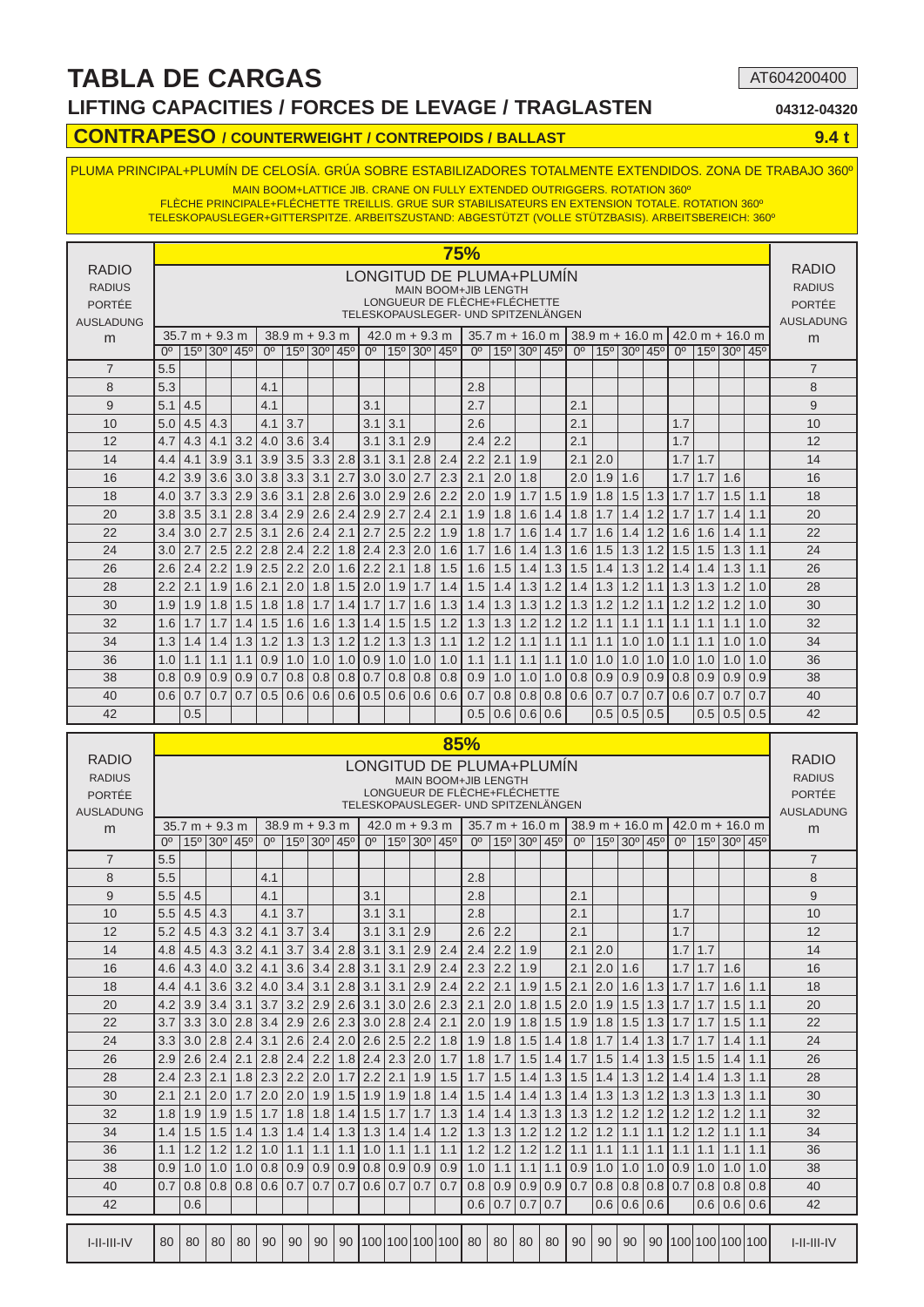#### **LIFTING CAPACITIES / FORCES DE LEVAGE / TRAGLASTEN 04012-04020**

AT604200400

#### **CONTRAPESO / COUNTERWEIGHT / CONTREPOIDS / BALLAST 3.4 t**

PLUMA PRINCIPAL+PLUMÍN DE CELOSÍA. GRÚA SOBRE ESTABILIZADORES TOTALMENTE EXTENDIDOS. ZONA DE TRABAJO 360º

MAIN BOOM+LATTICE JIB. CRANE ON FULLY EXTENDED OUTRIGGERS. ROTATION 360º

FLÈCHE PRINCIPALE+FLÉCHETTE TREILLIS. GRUE SUR STABILISATEURS EN EXTENSION TOTALE. ROTATION 360º TELESKOPAUSLEGER+GITTERSPITZE. ARBEITSZUSTAND: ABGESTÜTZT (VOLLE STÜTZBASIS). ARBEITSBEREICH: 360º

|                                                             |                  |                                              |                |         |                                     |                  |                                              |                         |     |                                                               |               | <b>75%</b>                                                                                                              |     |                                              |                       |                               |                   |     |                                          |                |     |                                                 |     |                                                                    |
|-------------------------------------------------------------|------------------|----------------------------------------------|----------------|---------|-------------------------------------|------------------|----------------------------------------------|-------------------------|-----|---------------------------------------------------------------|---------------|-------------------------------------------------------------------------------------------------------------------------|-----|----------------------------------------------|-----------------------|-------------------------------|-------------------|-----|------------------------------------------|----------------|-----|-------------------------------------------------|-----|--------------------------------------------------------------------|
| <b>RADIO</b><br><b>RADIUS</b><br>PORTÉE<br><b>AUSLADUNG</b> |                  |                                              |                |         |                                     |                  |                                              |                         |     |                                                               |               | LONGITUD DE PLUMA+PLUMIN<br>MAIN BOOM+JIB LENGTH<br>LONGUEUR DE FLÈCHE+FLÉCHETTE<br>TELESKOPAUSLEGER- UND SPITZENLÄNGEN |     |                                              |                       |                               |                   |     |                                          |                |     |                                                 |     | <b>RADIO</b><br><b>RADIUS</b><br><b>PORTÉE</b><br><b>AUSLADUNG</b> |
| m                                                           |                  | $35.7 m + 9.3 m$                             |                |         |                                     | $38.9 m + 9.3 m$ |                                              |                         |     | $42.0 m + 9.3 m$                                              |               |                                                                                                                         |     | $35.7 m + 16.0 m$                            |                       |                               |                   |     | $38.9 m + 16.0 m$                        |                |     | $42.0 m + 16.0 m$                               |     | m                                                                  |
|                                                             | $\Omega^{\circ}$ | $15^{\circ}$ 30 <sup>°</sup> 45 <sup>°</sup> |                |         | $0^{\circ}$                         |                  | $15^{\circ}$ 30 <sup>°</sup> 45 <sup>°</sup> |                         |     | $0^{\circ}$   15 <sup>°</sup> 30 <sup>°</sup> 45 <sup>°</sup> |               | $\Omega_0$                                                                                                              |     | $15^{\circ}$ 30 <sup>°</sup> 45 <sup>°</sup> |                       | 0 <sup>o</sup>                |                   |     | $15^{\circ}$ 30 $^{\circ}$ 45 $^{\circ}$ | $\overline{u}$ |     | 15 <sup>°</sup> 30 <sup>°</sup> 45 <sup>°</sup> |     |                                                                    |
| $\overline{7}$                                              | 5.5              |                                              |                |         |                                     |                  |                                              |                         |     |                                                               |               |                                                                                                                         |     |                                              |                       |                               |                   |     |                                          |                |     |                                                 |     | $\overline{7}$                                                     |
| 8                                                           | 5.3              |                                              |                |         | 4.1                                 |                  |                                              |                         |     |                                                               |               | 2.8                                                                                                                     |     |                                              |                       |                               |                   |     |                                          |                |     |                                                 |     | 8                                                                  |
| 9                                                           | 5.1              | 4.5                                          |                |         | 4.1                                 |                  |                                              | 3.1                     |     |                                                               |               | 2.7                                                                                                                     |     |                                              |                       | 2.1                           |                   |     |                                          |                |     |                                                 |     | 9                                                                  |
| 10                                                          | 5.0              | 4.5                                          | 4.3            |         | 4.1                                 | 3.7              |                                              | 3.1                     | 3.1 |                                                               |               | 2.6                                                                                                                     |     |                                              |                       | 2.1                           |                   |     |                                          | 1.7            |     |                                                 |     | 10                                                                 |
| 12                                                          | 4.7              | 4.3                                          | 4.1            | 3.2     | 4.0                                 | $3.6 \mid 3.4$   |                                              | 3.1                     | 3.1 | 2.9                                                           |               | 2.4                                                                                                                     | 2.2 |                                              |                       | 2.1                           |                   |     |                                          | 1.7            |     |                                                 |     | 12                                                                 |
| 14                                                          | 4.4              | 4.1                                          | 3.9            |         | $3.1$ 3.9                           |                  |                                              | $3.5$ 3.3 2.8 3.1       | 3.1 |                                                               | $2.8$ 2.4     | 2.2                                                                                                                     | 2.1 | 1.9                                          |                       | 2.1                           | 2.0               |     |                                          | 1.7            | 1.7 |                                                 |     | 14                                                                 |
| 16                                                          | 4.0              | 3.7                                          | 3.5            |         | $3.0$   3.7                         |                  | $3.3 \mid 3.1$                               | 2.7 3.0                 | 3.0 |                                                               | $2.7$ 2.3     | 2.1                                                                                                                     | 2.0 | 1.8                                          |                       | 2.0                           | 1.9               | 1.6 |                                          | 1.7            | 1.7 | 1.6                                             |     | 16                                                                 |
| 18                                                          | 3.5              |                                              | $3.3 \mid 3.1$ |         | $2.8$ 3.4                           |                  | $3.0$   2.7                                  | $2.6$   2.8             | 2.8 |                                                               |               | $2.5$ 2.2 2.0                                                                                                           | 1.9 |                                              | $1.7$ 1.5 1.9         |                               | 1.8               | 1.5 | $1.3$   $1.7$                            |                | 1.7 | 1.5                                             | 1.1 | 18                                                                 |
| 20                                                          | 2.9              |                                              | $2.8$   2.6    |         | $2.5$   2.8                         |                  |                                              | $2.7$   2.4   2.3   2.5 | 2.5 |                                                               |               | $2.2$   2.0   1.8                                                                                                       | 1.7 |                                              | $1.6$   $1.4$   $1.7$ |                               | 1.6               | 1.4 | $1.2$   1.7                              |                | 1.6 | 1.4                                             | 1.1 | 20                                                                 |
| 22                                                          | 2.3              | 2.3                                          | 2.2            |         | $2.2$   2.2                         |                  | $2.1$   2.0                                  | $1.9$   $2.1$           | 2.1 |                                                               | $1.9$   1.8   | 1.7                                                                                                                     | 1.6 | 1.5                                          |                       | $1.3$   1.6                   | $\vert 1.5 \vert$ | 1.3 | 1.1                                      | 1.6            | 1.5 | 1.3                                             | 1.1 | 22                                                                 |
| 24                                                          | 1.8              | 1.8                                          | 1.8            |         | $1.8$   1.7                         |                  |                                              | $1.6$   1.6   1.6   1.7 | 1.6 |                                                               |               | $1.6$   $1.5$   $1.5$                                                                                                   |     |                                              |                       | $1.4$   $1.3$   $1.2$   $1.4$ | $\vert$ 1.3       | 1.2 |                                          | $1.1$   $1.4$  | 1.3 | 1.2                                             | 1.1 | 24                                                                 |
| 26                                                          | 1.4              | 1.5                                          | 1.5            | 1.5     | 1.3                                 | 1.3              |                                              | $1.3$   $1.3$   $1.3$   | 1.3 |                                                               | $1.3$   $1.3$ | 1.3                                                                                                                     | 1.2 | 1.1                                          |                       | $1.1$   1.2                   | 1.2               | 1.1 |                                          | 1.011.2        | 1.2 | 1.1                                             | 1.0 | 26                                                                 |
| 28                                                          | 1.1              | 1.2                                          | 1.2            | 1.2     | 1.0                                 | 1.0              | 1.0                                          | $1.0$   $1.0$           | 1.0 |                                                               | $1.0$   1.0   | 1.1                                                                                                                     | 1.1 |                                              | $1.0$ 1.0 1.1         |                               | $\vert$ 1.1       | 1.0 | 1.011.1                                  |                | 1.1 | 1.0                                             | 1.0 | 28                                                                 |
| 30                                                          | 0.8              | 0.9                                          | 0.9            | 0.910.7 |                                     |                  |                                              | $0.8$ 0.8 0.8 0.7       | 0.8 |                                                               | $0.8$ 0.8     | 0.9                                                                                                                     | 0.9 |                                              | $0.9$ 0.9 0.9         |                               | $\overline{0.9}$  | 0.9 | 0.910.9                                  |                | 0.9 | 0.9                                             | 0.9 | 30                                                                 |
| 32                                                          | 0.6              | 0.7                                          | 0.7            |         | $0.7$   0.5   0.6   0.6   0.6   0.5 |                  |                                              |                         |     |                                                               |               | $0.6$   0.6   0.6   0.7                                                                                                 |     |                                              |                       | $0.8$   0.8   0.8   0.6   0.7 |                   |     | $0.7$ 0.7 0.6                            |                | 0.7 | 0.7                                             | 0.7 | 32                                                                 |
| 34                                                          |                  |                                              | 0.5 0.5        | 0.5     |                                     |                  |                                              |                         |     |                                                               |               | 0.5                                                                                                                     | 0.6 |                                              | 0.6 0.6               |                               | 0.5               | 0.5 | 0.5                                      |                | 0.5 | 0.5                                             | 0.5 | 34                                                                 |

|                                |                         |                  |                                              |                  |                                                                               |     |                                          |    |     |                                                                   |     |                 | 85%                                                  |                   |                                          |                       |                               |                                          |                   |               |                       |     |                                                               |     |                               |
|--------------------------------|-------------------------|------------------|----------------------------------------------|------------------|-------------------------------------------------------------------------------|-----|------------------------------------------|----|-----|-------------------------------------------------------------------|-----|-----------------|------------------------------------------------------|-------------------|------------------------------------------|-----------------------|-------------------------------|------------------------------------------|-------------------|---------------|-----------------------|-----|---------------------------------------------------------------|-----|-------------------------------|
| <b>RADIO</b>                   |                         |                  |                                              |                  |                                                                               |     |                                          |    |     |                                                                   |     |                 | LONGITUD DE PLUMA+PLUMIN                             |                   |                                          |                       |                               |                                          |                   |               |                       |     |                                                               |     | <b>RADIO</b><br><b>RADIUS</b> |
| <b>RADIUS</b><br><b>PORTÉE</b> |                         |                  |                                              |                  |                                                                               |     |                                          |    |     |                                                                   |     |                 | MAIN BOOM+JIB LENGTH<br>LONGUEUR DE FLÈCHE+FLÉCHETTE |                   |                                          |                       |                               |                                          |                   |               |                       |     |                                                               |     | <b>PORTÉE</b>                 |
| <b>AUSLADUNG</b>               |                         |                  |                                              |                  |                                                                               |     |                                          |    |     |                                                                   |     |                 | TELESKOPAUSLEGER- UND SPITZENLÄNGEN                  |                   |                                          |                       |                               |                                          |                   |               |                       |     |                                                               |     | <b>AUSLADUNG</b>              |
| m                              |                         | $35.7 m + 9.3 m$ |                                              |                  |                                                                               |     | $38.9 m + 9.3 m$                         |    |     | $42.0 m + 9.3 m$                                                  |     |                 |                                                      | $35.7 m + 16.0 m$ |                                          |                       |                               |                                          |                   |               |                       |     | $38.9 m + 16.0 m$   42.0 m + 16.0 m                           |     | m                             |
| $\overline{7}$                 | $\Omega^{\circ}$<br>5.5 |                  | $15^{\circ}$ 30 <sup>°</sup> 45 <sup>°</sup> |                  | 0 <sup>o</sup>                                                                |     | $15^{\circ}$ 30 $^{\circ}$ 45 $^{\circ}$ |    |     | $0^{\circ}$   15 <sup>°</sup>   30 <sup>°</sup>   45 <sup>°</sup> |     |                 | 0 <sup>o</sup>                                       |                   | $15^{\circ}$ 30 $^{\circ}$ 45 $^{\circ}$ |                       | 0 <sup>o</sup>                | $15^{\circ}$ 30 $^{\circ}$ 45 $^{\circ}$ |                   |               |                       |     | $0^{\circ}$   15 <sup>°</sup> 30 <sup>°</sup> 45 <sup>°</sup> |     | $\overline{7}$                |
|                                |                         |                  |                                              |                  |                                                                               |     |                                          |    |     |                                                                   |     |                 |                                                      |                   |                                          |                       |                               |                                          |                   |               |                       |     |                                                               |     |                               |
| 8                              | 5.5                     |                  |                                              |                  | 4.1                                                                           |     |                                          |    |     |                                                                   |     |                 | 2.8                                                  |                   |                                          |                       |                               |                                          |                   |               |                       |     |                                                               |     | 8                             |
| 9                              | 5.5                     | 4.5              |                                              |                  | 4.1                                                                           |     |                                          |    | 3.1 |                                                                   |     |                 | 2.8                                                  |                   |                                          |                       | 2.1                           |                                          |                   |               |                       |     |                                                               |     | 9                             |
| 10                             | 5.5                     | 4.5              | 4.3                                          |                  | 4.1                                                                           | 3.7 |                                          |    | 3.1 | 3.1                                                               |     |                 | 2.8                                                  |                   |                                          |                       | 2.1                           |                                          |                   |               | 1.7                   |     |                                                               |     | 10                            |
| 12                             | 5.2                     |                  | $4.5$   $4.3$   $3.2$                        |                  | 4.1                                                                           | 3.7 | 3.4                                      |    | 3.1 | 3.1                                                               | 2.9 |                 | 2.6                                                  | 2.2               |                                          |                       | 2.1                           |                                          |                   |               | 1.7                   |     |                                                               |     | 12                            |
| 14                             | 4.8                     | 4.5              |                                              | $4.3$ 3.2        | 4.1                                                                           |     | $3.7$ 3.4 2.8 3.1                        |    |     | 3.1                                                               |     | $2.9$ 2.4       | 2.4                                                  | 2.2               | 1.9                                      |                       | 2.1                           | 2.0                                      |                   |               | 1.7                   | 1.7 |                                                               |     | 14                            |
| 16                             | 4.4                     | 4.1              |                                              | $3.9$   3.2      | 4.1                                                                           |     | $3.6$ 3.4 $\mid$ 2.8 3.1                 |    |     | 3.1                                                               |     | $2.9$ 2.4       | 2.3                                                  | 2.2               | 1.9                                      |                       | 2.1                           | 2.0                                      | 1.6               |               | 1.7                   | 1.7 | 1.6                                                           |     | 16                            |
| 18                             | 3.9                     | 3.6              |                                              | $3.4$ 3.1 3.7    |                                                                               |     | $3.3$ 3.0 2.8 3.1                        |    |     | 3.1                                                               |     |                 | $2.8$ 2.4 2.2                                        | 2.1               |                                          | $1.9$ 1.5 2.1         |                               | 2.0                                      |                   |               | $1.6$   1.3   1.7     | 1.7 | 1.6                                                           | 1.1 | 18                            |
| 20                             | 3.2                     | 3.1              |                                              |                  | 2.9 2.8 3.1                                                                   |     | $3.0$   2.6   2.5   2.8                  |    |     |                                                                   |     | $2.8$ 2.4 2.2   | 2.0                                                  | 1.9               |                                          | $1.8$ 1.5 1.9         |                               | 1.8                                      | 1.5               |               | $1.3$   $1.7$         | 1.7 | 1.5                                                           | 1.1 | 20                            |
| 22                             | 2.5                     | 2.5              |                                              |                  | 2.4 2.4 2.4 2.3 2.2 2.1 2.3                                                   |     |                                          |    |     |                                                                   |     |                 | $2.3$   2.1   2.0   1.9                              |                   |                                          |                       | $1.8$   1.7   1.4   1.8   1.7 |                                          |                   |               | $1.4$   $1.2$   $1.7$ | 1.7 | 1.4                                                           | 1.1 | 22                            |
| 24                             | 2.0                     | 2.0              | $2.0$   2.0                                  |                  | 1.9                                                                           |     | $1.8$   $1.8$   $1.8$   $1.9$            |    |     | 1.8                                                               |     |                 | $1.8$ 1.7   1.7                                      | 1.5               |                                          |                       | $1.4$   1.3   1.5   1.4       |                                          |                   |               | $1.3$   $1.2$   $1.5$ |     | $1.4$ 1.3                                                     | 1.1 | 24                            |
| 26                             | 1.5                     | 1.7              | 1.7                                          | 1.7              | 1.4                                                                           |     | $1.4$   $1.4$   $1.4$   $1.4$            |    |     | 1.4                                                               |     |                 | $1.4$   $1.4$   $1.4$                                | 1.3               |                                          | $1.2$   1.2   1.3     |                               | 1.3                                      |                   |               | $1.2$   1.1   1.3     |     | $1.3$ 1.2                                                     | 1.1 | 26                            |
| 28                             | 1.2                     |                  | $1.3$   $1.3$   $1.3$                        |                  | 1.1                                                                           |     | $1.1$   $1.1$   $1.1$   $1.1$            |    |     | 1.1                                                               |     |                 | $1.1$   $1.1$   $1.2$                                | 1.2               |                                          | $1.1$   $1.1$   $1.2$ |                               | $\vert$ 1.2                              | 1.1               |               | $1.1$   $1.2$         |     | $1.2$   1.1                                                   | 1.1 | 28                            |
| 30                             | 0.9                     | 1.0              | 1.0                                          | 1.0 <sub>l</sub> | 0.8                                                                           |     | $0.9$   $0.9$   $0.9$   $0.8$            |    |     | 0.9                                                               |     |                 | $0.9$ 0.9 1.0                                        | 1.0               |                                          | $1.0$   1.0   1.0     |                               | 1.0                                      | 1.0               |               | $1.0$   1.0           | 1.0 | 1.0                                                           | 1.0 | 30                            |
| 32                             | 0.7                     | 0.8              |                                              |                  | $\vert 0.8 \vert 0.8 \vert 0.6 \vert 0.7 \vert 0.7 \vert 0.7 \vert 0.6 \vert$ |     |                                          |    |     | 0.7                                                               |     | $0.7$ 0.7       | 0.8                                                  | 0.9               |                                          | $0.9$ 0.9 0.7         |                               | 0.8                                      |                   | $0.8$ 0.8 0.7 |                       |     | $0.8$ 0.8                                                     | 0.8 | 32                            |
| 34                             |                         |                  | $0.6$ 0.6 0.6                                |                  |                                                                               |     |                                          |    |     |                                                                   |     |                 | 0.6                                                  | 0.7               | 0.7                                      | 0.7                   |                               |                                          | $0.6$   0.6   0.6 |               |                       |     | 0.6 0.6                                                       | 0.6 | 34                            |
| $I-II-II-IV$                   | 80                      | 80               | 80                                           | 80               | 90                                                                            | 90  | 90                                       | 90 |     |                                                                   |     | 100 100 100 100 | 80                                                   | 80                | 80                                       | 80                    | 90                            | 90                                       | 90                | 90            |                       |     | [100]100]100]100]                                             |     | $I-II-III-IV$                 |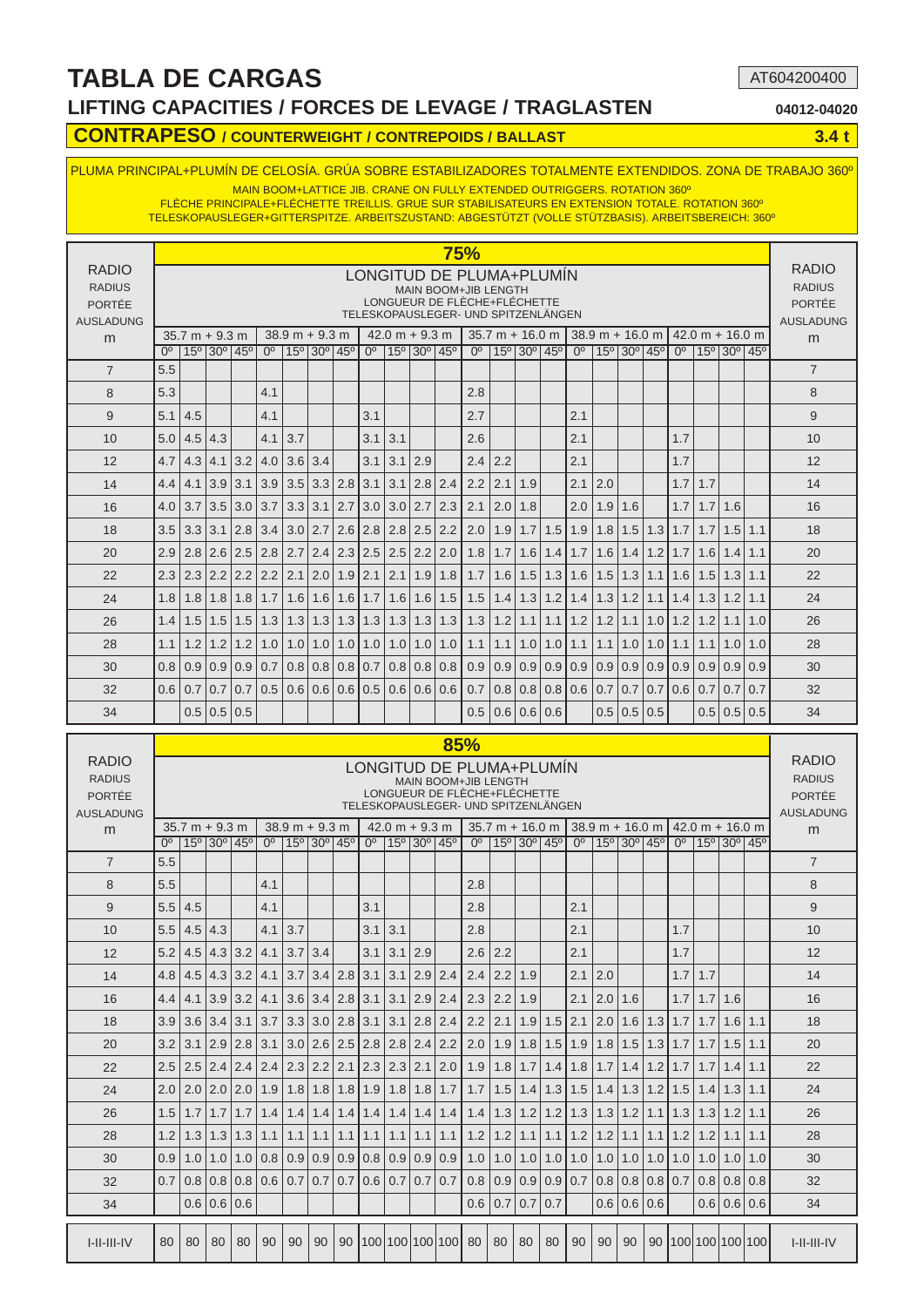#### **LIFTING CAPACITIES / FORCES DE LEVAGE / TRAGLASTEN 01110**

#### **CONTRAPESO / COUNTERWEIGHT / CONTREPOIDS / BALLAST 9.4 t / 3.4 t**

#### PLUMA PRINCIPAL. GRÚA SOBRE NEUMÁTICOS. POR DETRÁS

MAIN BOOM. CRANE ON WHEELS. OVER REAR

FLÈCHE PRINCIPALE. GRUE SUR PNEUS. SUR L'ARRIÈRE TELESKOPAUSLEGER. ARBEITSZUSTAND: FREISTEHEND. NACH HINTEN

| <b>RADIO</b><br><b>RADIUS</b><br>PORTÉE<br><b>AUSLADUNG</b><br>m | <b>75%</b><br><b>CONTRAPESO</b><br><b>COUNTERWEIGHT</b><br><b>CONTREPOIDS</b><br><b>BALLAST</b> |      |              | $II$ - $III$ - $IV$ |
|------------------------------------------------------------------|-------------------------------------------------------------------------------------------------|------|--------------|---------------------|
|                                                                  | 3.4t                                                                                            | 9.4t |              |                     |
| 3                                                                | 12.3                                                                                            | 12.6 | $\mathbf 0$  | $\overline{0}$      |
| $\overline{4}$                                                   | 9.9                                                                                             | 10.2 | $\mathbf 0$  | $\mathbf 0$         |
| 5                                                                | 8.0                                                                                             | 8.3  | $\mathbf{0}$ | $\overline{0}$      |
| 6                                                                | 6.6                                                                                             | 6.8  | $\mathbf{0}$ | $\overline{0}$      |
| $\overline{7}$                                                   | 5.5                                                                                             | 5.7  | $\mathbf{0}$ | $\overline{0}$      |
| 8                                                                | 5.2                                                                                             | 5.4  | $\mathbf{0}$ | 30                  |
| 9                                                                | 4.5                                                                                             | 4.6  | $\mathbf{0}$ | 30                  |
| 10 <sup>1</sup>                                                  | 3.9                                                                                             | 4.0  | $\mathbf 0$  | 30                  |
| 11                                                               | 3.3                                                                                             | 3.4  | $\mathbf{0}$ | 30                  |
| 12                                                               | 2.9                                                                                             | 3.0  | $\mathbf 0$  | 30                  |
| 13                                                               | 2.5                                                                                             | 2.6  | $\mathbf{0}$ | 30                  |
| 14                                                               | 2.1                                                                                             | 2.2  | $\mathbf 0$  | 30                  |

## NOTAS REFERIDAS A LAS TABLAS DE CARGAS

\* Por detrás +/-10° mediante polea adicional.

- Las capacidades de carga indicadas al 75% están referidas a las normas DIN 15019(2) y DIN 15018(2,3). Cargas en t. Máxima velocidad de viento 9 m/s.
- Las cargas al 85% no superan el 85% de la carga de vuelco. Vientos y efectos dinámicos reducen las cargas indicadas.
- Para obtener la carga de elevación útil hay que restar de las capacidades indicadas en las tablas el peso del gancho, cables, eslingas y accesorios
- En el caso de la tabla de cargas sobre neumáticos, máxima velocidad de desplazamiento con carga suspendida: 1 Km/h.

#### REMARKS ON THE LIFTING CAPACITIES CHARTS

- \* Over rear +/-10° by means of an additional pulley.
- The tabulated load ratings at 75% relate to DIN 15019(2) and DIN 15018(2,3) standards. Loads in t. Maximal wind speed 9 m/s.
- The lifting capacities at 85% do not exceed 85% of tipping load. Wind and dynamic influences decrease the lifting capacities.
- In order to obtain the net lifting capacity the weight of hook block, ropes, slings and accessories must be reduced from the tabulated lifting capacity.
- In the case of the chart of lifting capacities on wheels, maximal travel speed with suspended load: 1 Km/h.

#### NOTES POUR LES TABLEAUX DES FORCES DE LEVAGE

\* Sur l'arrière dans l'axe +/-10° moyennant une poulie additionnelle.

- -Les capacités de charge au 75% sont référées aux normes DIN 15019(2) et DIN 15018(2,3). Charges en t. Vitesse maximale du vent 9 m/s.
- Les charges au 85% ne surpassent pas le 85% du basculement. Le vent et les effets dynamiques réduisent les charges indiquées.
- Pour obtenir la capacité de levage utile on doit soustraire le poids du moufle, des câbles, des éslingues et des accessoires de la capacité de levage des tableaux.
- Dans le cas du tableau de forces de levage sur pneus, la vitesse de déplacement maximale pour la translation avec charge: 1 Km/h.

#### ANMERKUNGEN ZU DEN TRAGLASTTABELLEN

- \* Nach hinten +/-10° duch eine zusätzliche Seilrolle.
- Die angegebenen Traglasten bei 75% entsprechen DIN 15019(2) und DIN 15018(2,3). Lasten in t. Maximale Windgeschwindigkeit 9 m/s.
- Die Traglasten bei 85% überschreiten nicht 85% der Kipplast. Wind und dynamische Einflüsse reduzieren die angegebenen Traglasten.
- Zur Erreichung der Nutzlast ist das Gewicht der Haken, Kabel, Schlingen und des Zubehörs von den in den Tabellen angegebenen Traglasten abzurechnen.
- Für den Fall, Traglasten freistehend" ist die maximale Fahrgeschwindigkeit für das Fahren mit hängender Last 1 Km/h.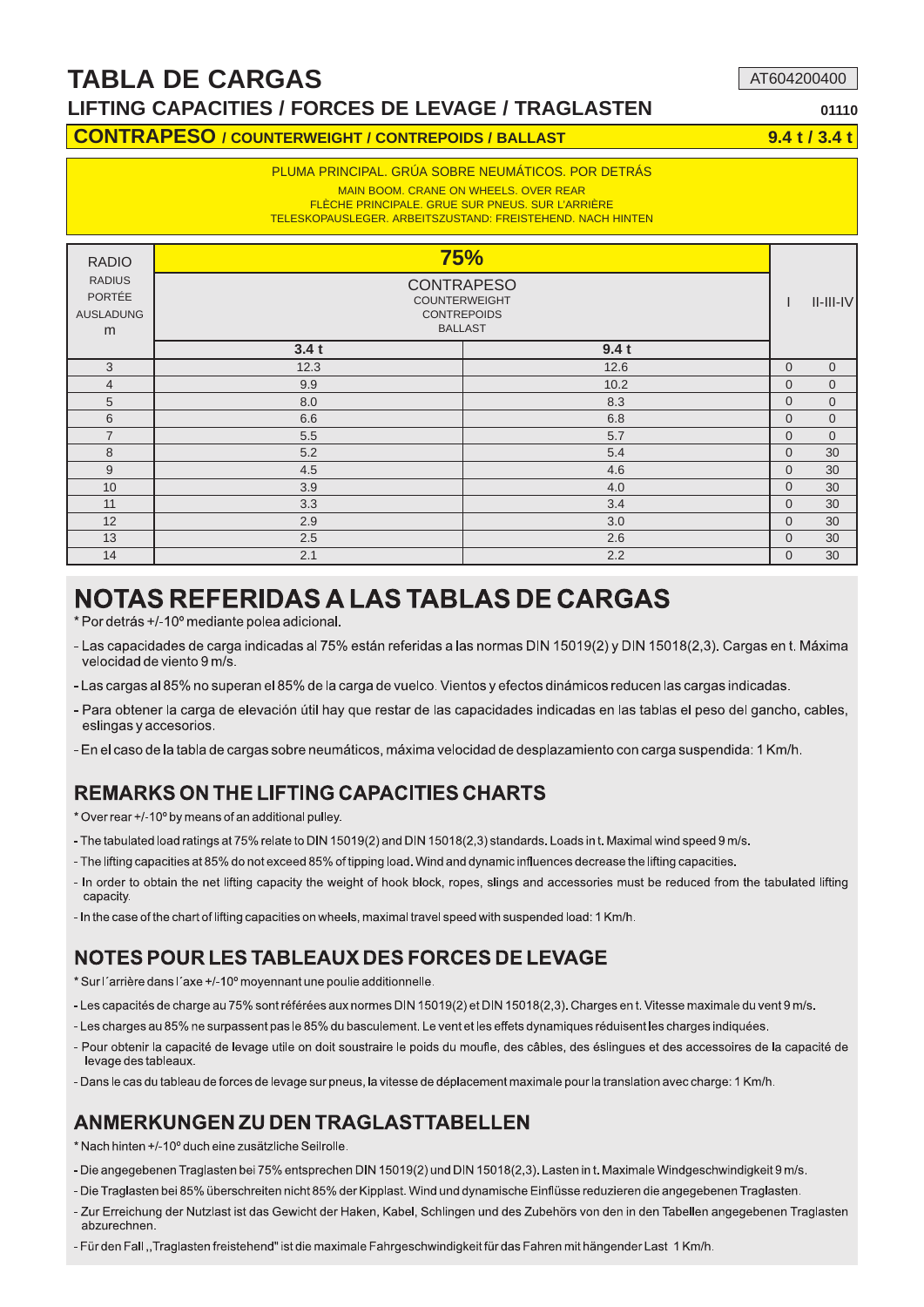## **ESPECIFICACIONES TÉCNICAS**

| <b>Chasis portador</b>        |                                                                                                                                                                                                                                                                                                  |
|-------------------------------|--------------------------------------------------------------------------------------------------------------------------------------------------------------------------------------------------------------------------------------------------------------------------------------------------|
| <b>Chasis:</b>                | LUNA, 6 x 6, Tipo cajón en acero de alto límite elástico y alta resistencia, electrosoldado.                                                                                                                                                                                                     |
| <b>Estabilizadores:</b>       | Cuatro puntos de apoyo de accionamiento vertical y horizontal desde cabina grúa y ambos lados<br>del chasis. El movimiento horizontal de los estabilizadores se realiza únicamente desde el lado<br>correspondiente. Mando eléctrico. Accionamiento electrohidráulico.                           |
| Motor:<br><b>Transmisión:</b> | MERCEDES BENZ. OM501LA. 260 kW (353 CV)/ 1800 rpm. (Euro Mot 2).<br>ALLISON automática. Convertidor de par con embrague de puenteo. Caja de velocidades hidroci-<br>nética, 6 velocidades adelante y 1 atrás. Velocidad máxima: 75 km/h. Pendiente máxima superable:<br>60%.                     |
| Ejes:                         | Los 3 motores-directores, doble reducción en diferencial y cubos. Bloqueo transversal. Eje delan-<br>tero desconectable.                                                                                                                                                                         |
| Suspensión:                   | Hidroneumática. Bloqueo sobre los ejes. Mando independiente para cada rueda. Nivelación auto-<br>mática.                                                                                                                                                                                         |
| Neumáticos:                   | 6+1 neumáticos 14.00R25. Montaje simple.                                                                                                                                                                                                                                                         |
| Dirección:                    | Asistida a los 2 ejes delanteros con doble bomba y accionamiento electrohidráulico al trasero. Giro<br>en redondo y en cangrejo accionable desde las dos cabinas. Bomba auxiliar de dirección por toma<br>constante a la caja de velocidades.                                                    |
| Frenos:                       | Neumáticos a todas las ruedas con doble circuito. Freno de estacionamiento mediante actuadores<br>de muelle en los ejes segundo y tercero. Freno eléctrico TELMA instalado entre el 2º y 3 <sup>er</sup> eje.                                                                                    |
| Cabina:                       | Abatible para acceso al motor, 2.5 m. de anchura, fabricada en acero con tratamiento químico anti-<br>corrosivo. Cristales de seguridad. Mandos e indicadores para el traslado de la grúa.                                                                                                       |
| Instalación eléctrica:        | C/c 24V. 2 baterías de 12V y 180 Ah cada una. Alumbrado y señalización luminosa conforme a las<br>normas de la Comunidad Europea.                                                                                                                                                                |
| Superestructura               |                                                                                                                                                                                                                                                                                                  |
| <b>Bastidor:</b>              | Construcción electrosoldada en acero de alta resistencia.                                                                                                                                                                                                                                        |
| Sistema hidráulico:           | 1 bomba doble de paletas y otra sencilla de caudal variable acopladas a la caja de velocidades.<br>Pueden simultanearse todos los movimientos de la grúa.                                                                                                                                        |
| Sistema de control:           | Todos los movimientos de la grúa se realizan por medio de 2 palancas multidireccionales con vuel-<br>ta automática al punto muerto.                                                                                                                                                              |
| <b>Cabrestante:</b>           | LUNA, accionado por motor variable y equipado con freno automático multidisco. Tiro máximo:<br>5000 kg con una velocidad de arrollamiento de 75 m/min. Tiro mínimo 3200 kg con 120 m/min de<br>velocidad. Cable antigiratorio de 16 mm. Longitud: 190 m.                                         |
| Elevación de la pluma:        | 1 cilindro de simple efecto. -2º a 82º. 60 s.                                                                                                                                                                                                                                                    |
| Pluma telescópica:            | 1 elemento base y 4 telescópicos mediante 2 cilindros y doble sistema de sirgas. Construcción en<br>acero de alto límite elástico, calidad S1100QL. Longitud: 42 m. Velocidad de telescopado: 0.3 m/s.                                                                                           |
| Orientación grúa:             | Corona de giro ROTHE-ERDE, dentado exterior. Giro continuo 360 <sup>o</sup> . De 0 a 2 rpm. a través de<br>motor hidráulico y reductor con freno dinámico y estático. Disposición de giro libre.                                                                                                 |
| Cabina:                       | Inclinable de 0 a 20°, confortable y con una gran visibilidad de carga. Fabricada en acero con tra-<br>tamiento químico anticorrosivo. Cristales de seguridad. Calefacción autónoma. Mandos e indicado-<br>res para el manejo y control de la grúa, apoyos, traslado y suspensión de la máquina. |
| Instalación eléctrica:        | Ver chasis.                                                                                                                                                                                                                                                                                      |
| Equipos de seguridad:         | Final de carrera cabrestante. Indicador de carga en gancho. Limitador automático de sobrecargas<br>con final de carrera pasteca. Todos los circuitos incorporan válvulas de seguridad y válvulas anti-<br>rrotura de tuberías.                                                                   |
| <b>Opcionales</b>             |                                                                                                                                                                                                                                                                                                  |
| Plumín:                       | De celosía de 9.3 y 16 m. Abatible al costado de la pluma. Angulable 0º, 15º, 30º y 45º. Gancho:<br>hasta 12 t.                                                                                                                                                                                  |
| <b>Cabrestante arrastre:</b>  | 4500 Kg a tiro directo. Instalado en el frontal de la superestructura. Cable antigiratorio de 16 mm.<br>Longitud: 50 m.                                                                                                                                                                          |
| Neumáticos:                   | 6+1 neumáticos 16.00R25. Montaje simple.                                                                                                                                                                                                                                                         |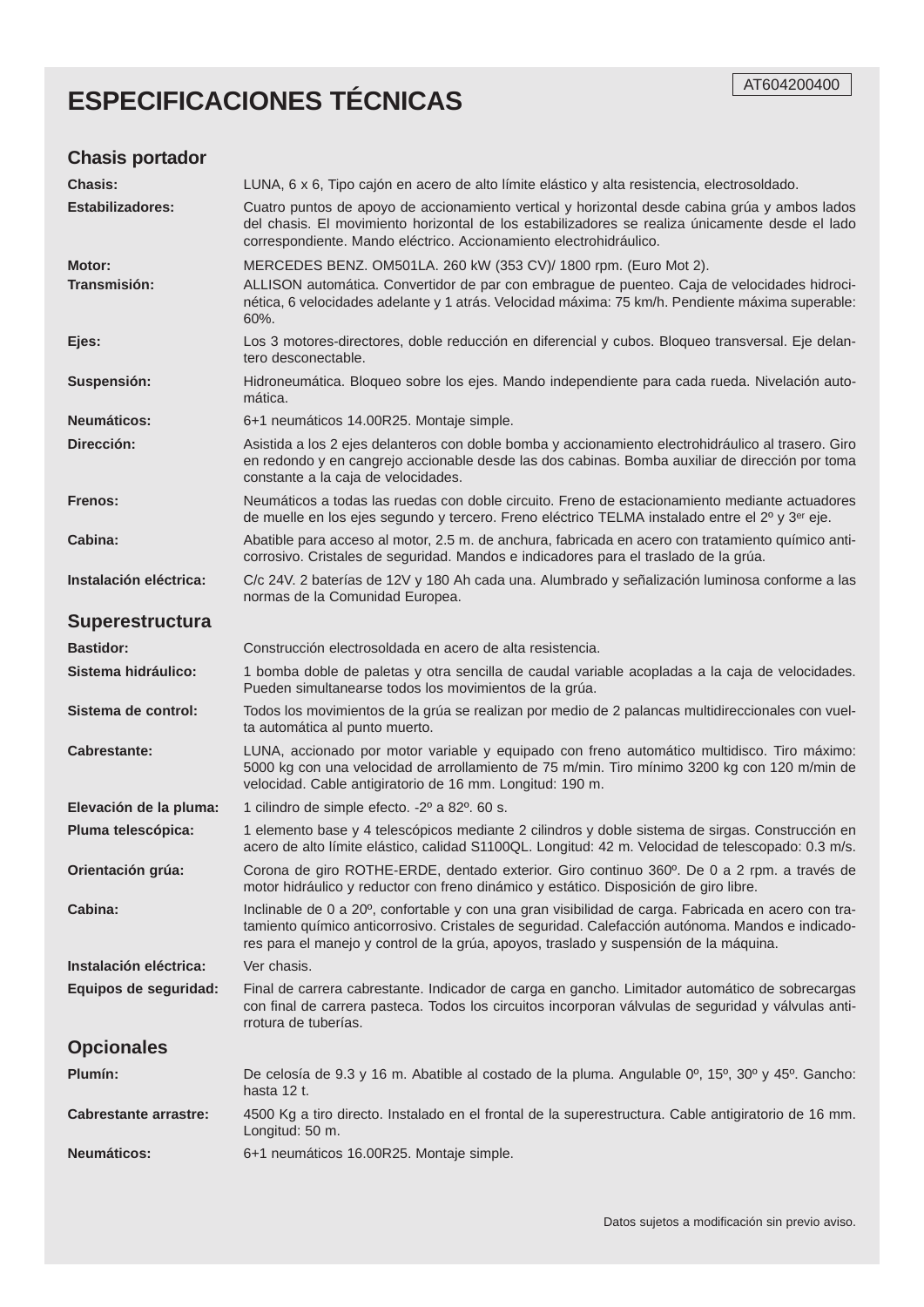## **TECHNICAL SPECIFICATIONS**

#### **Carrier chassis**

| <b>Chassis:</b>               | LUNA, 6 x 6, box type, electric-welded, built in high strength steel with high elastic limit.                                                                                                                                                                                                 |
|-------------------------------|-----------------------------------------------------------------------------------------------------------------------------------------------------------------------------------------------------------------------------------------------------------------------------------------------|
| <b>Outriggers:</b>            | 4 support points with vertical and horizontal operation from crane cab and both sides of the chas-<br>sis. The horizontal movement of outriggers is controlled only from the corresponding side. Electric<br>control. Electro-hydraulic operation.                                            |
| Engine:                       | MERCEDES BENZ. OM501LA. 260 kW (353 HP)/ 1800 rpm. (Euro Mot 2).                                                                                                                                                                                                                              |
| <b>Transmission:</b>          | ALLISON automatic. Torque converter with lockup clutch. Hydrokinetic gearbox, 6 forward and 1<br>reverse speeds. Maximum speed: 75 km/h. Gradeability: 60%.                                                                                                                                   |
| Axles:                        | All 3 steering-drive, double reduction in differential and hubs. Transversal lockout. Disconnectable<br>front axle.                                                                                                                                                                           |
| <b>Suspension:</b>            | Hydropneumatic. Blockage on the axles. Independent control for each wheel. Automatic levelling.                                                                                                                                                                                               |
| Tyres:                        | $6 + 1$ , size 14.00 R 25. Single mounting.                                                                                                                                                                                                                                                   |
| <b>Steering:</b>              | Power assistance to both front axles with double pump and electro-hydraulic operation on the rear<br>axle. Reduced turning circle and crabbing, controlled from both cabs. Auxiliary steering pump dri-<br>ven by a constant mesh coupled to the gearbox.                                     |
| <b>Brakes:</b>                | Pneumatic on all wheels with double circuit. Parking brake by spring actuators on 2nd and 3rd<br>axles. Electric retarder TELMA mounted between 2nd and 3rd axles.                                                                                                                            |
| Cab:                          | Inclinable for engine accesibility. 2.5 m. width, manufactured in steel with chemical anticorrosive<br>treatment. Safety glass. Controls and indicators for crane motion.                                                                                                                     |
| <b>Electric installation:</b> | D.C. 24 V. 2 batteries of 12 V and 180 Ah each. Lights and light signalling according to EC norms.                                                                                                                                                                                            |
| <b>Superstructure</b>         |                                                                                                                                                                                                                                                                                               |
| Frame:                        | Thoroughly electric-welded, built in high strength steel.                                                                                                                                                                                                                                     |
| <b>Hydraulic system:</b>      | 1 double vane pump and one single pump with variable flow coupled to the gearbox. All crane<br>movements can be effected simultaneously.                                                                                                                                                      |
| <b>Control system:</b>        | All crane movements can be carried out by means of 2 multidirectional levers. Selfcentering to neu-<br>tral position.                                                                                                                                                                         |
| Winch:                        | LUNA, driven by a variable motor equipped with an automatic multidisc brake. Maximal single line<br>pull: 5000 kg to 75 m/min. Minimal single line pull: 3200 kg to 120 m/min. 16 mm rotation resistant<br>wire rope. Length: 190 m.                                                          |
| <b>Boom luffing:</b>          | 1 single effect cylinder. From -2° to 82°. 60 sec.                                                                                                                                                                                                                                            |
| <b>Telescopic boom:</b>       | 1 basic section and 4 telescopic sections by means of 2 cylinders and double rope system.<br>Fabricated in high elastic limit steel, quality S1100QL. Length: 42 m. Telescoping speed: 0.3 m/sec.                                                                                             |
| Slew ring:                    | ROTHE-ERDE, external rack. 360° Continuous rotation. From 0 to 2 rpm. through a hydraulic<br>motor and gear reducer with dynamic and static brake. Free slewing available.                                                                                                                    |
| Cab:                          | Inclinable from 0 to 20°. Comfortable and allowing great visibility of loads. Manufactured in steel<br>with chemical anticorrosive treatment. Safety glass. Independent heating. Controls and indicators<br>for control and crane handling, outriggers, motion and suspension of the machine. |
| <b>Safety equipment:</b>      | Lowering limit switch system. Electronic load indicator on hook. Safe load indicator with anti-two<br>block system. All circuits are fitted with safety valves and piping anti-breakage valves.                                                                                               |
| <b>Optionals</b>              |                                                                                                                                                                                                                                                                                               |
| Jib:                          | Lattice jib 9.3 and 16 m long. Swingaway on boom side. 0°, 15°, 30°, and 45° offset. Hook: up to<br>12 t.                                                                                                                                                                                     |
| <b>Recovery winch:</b>        | 4500 kg line pull. Installed at the front of the superstructure. 16 mm diameter rotation resistant wire<br>rope. Length: 50 m.                                                                                                                                                                |
| Tyres:                        | $6 + 1$ , size 16.00 R 25. Single mounting.                                                                                                                                                                                                                                                   |

Technical data subject to modifications without prior notice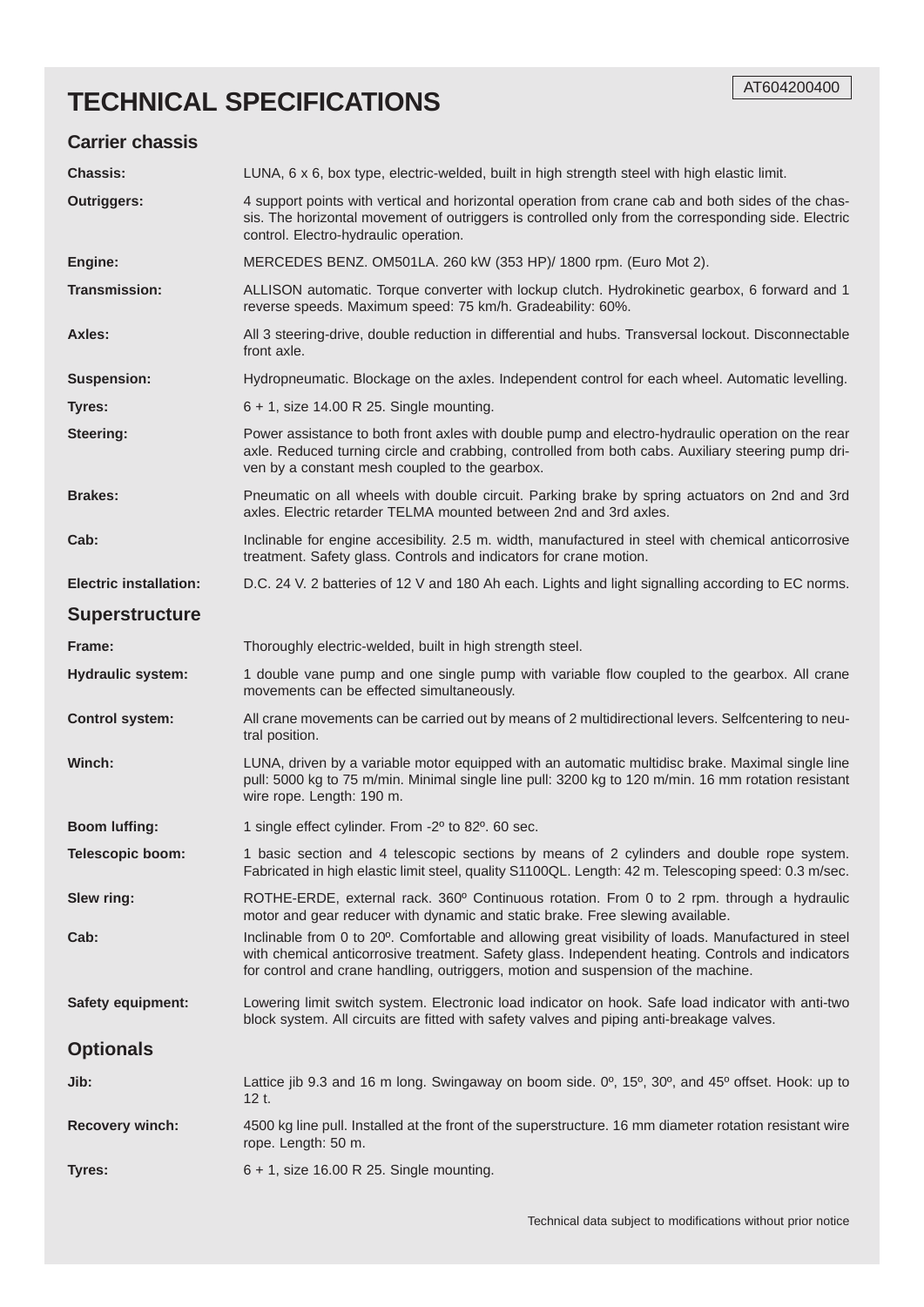## **SPECIFICATIONS TECHNIQUES**

#### **Camion porteur**

| <b>Châssis:</b>          | LUNA, 6x6, Type caisson en acier à haute limite élastique et haute résistance, soudé électrique-<br>ment.                                                                                                                                                                                 |
|--------------------------|-------------------------------------------------------------------------------------------------------------------------------------------------------------------------------------------------------------------------------------------------------------------------------------------|
| <b>Stabilisateurs:</b>   | 4 points d'appui à actionnement vertical et horizontal à partir de la cabine de la grue et des deux<br>côtés du châssis. Le mouvement horizontal des stabilisateurs est effectué uniquement a partir du<br>côté correspondant. Commande électrique. Actionnement électro-hydraulique.     |
| Moteur:                  | MERCEDES BENZ. OM501LA. 260 kW (353 CV)/ 2300 rpm. (Euro Mot 2).                                                                                                                                                                                                                          |
| <b>Transmission:</b>     | ALLISON automatique. Convertisseur de couple avec embrayage à pontage. 6 vitesses avant et 1<br>arriere. Vitesse maximum: 75 km/h. Pente maximum admissible: 60%.                                                                                                                         |
| Essieux:                 | Les 3 moteurs-directeurs, double réduction au différentiel et aux moyeux. Blocage transversal.<br>Essieu avant pouvant être déconnecté.                                                                                                                                                   |
| <b>Suspension:</b>       | Hydropneumatique. Blocage sur les essieux. Commande indépendante pour chaque roue.<br>Nivellement automatique.                                                                                                                                                                            |
| <b>Pneus:</b>            | 6 + 1 pneus 14.00R25. Montage simple.                                                                                                                                                                                                                                                     |
| <b>Direction:</b>        | Assistée sur 1er et 2ème essieu avec pompe double et actionnement électro-hydraulique sur le<br>3ème. Rotation en rond et en crabe actionnable à partir des 2 cabines. Pompe auxiliaire de direc-<br>tion par prise constante à la boîte de vitesses.                                     |
| <b>Freins:</b>           | Pneumatiques sur toutes les roues avec circuit double. Frein de stationnement au moyen d'action-<br>neurs à ressort sur les essieux deuxième et troisième. Ralentisseur TELMA installé entre le 2ème<br>et le 3ème essieu.                                                                |
| <b>Cabine:</b>           | Inclinable pour l'accès au moteur. 2.5 m. large, fabriquée en acier avec traitement chimique anti-<br>corrosif. Vitres de sécurité. Commandes et indicateurs pour le déplacement de la grue.                                                                                              |
| Installation électrique: | C/c 24 V. 2 batteries de 12 V et 180 Ah chacune. Eclairage et signalisation conforme aux régle-<br>ments de la UE.                                                                                                                                                                        |
| <b>Superstructure</b>    |                                                                                                                                                                                                                                                                                           |
| Ossature:                | Construction soudée électriquement en acier à haute résistance.                                                                                                                                                                                                                           |
| Système hydraulique:     | Une pompe double à palettes et une autre simple à débit variable accouplées à la boîte de vites-<br>ses. On peut faire operer tous les mouvements de la grue au mème temps.                                                                                                               |
| Système de contrôle:     | Tous les mouvements de la grue s'effectuent au moyen de 2 leviers multidirectionnels avec retour<br>automatique au point mort.                                                                                                                                                            |
| Treuil:                  | LUNA, actionné par moteur variable et equipé avec frein automatique multidisque. Tirage maximal:<br>5000 kg avec une vitesse de roulement de 75 m/min. Tirage minimal: 3200 kg avec une vitesse de<br>120 m/min. Câble anti-giratoire de 16 mm. Longueur: 190 m.                          |
| Élevation flèche:        | 1 vérin à effet simple. De -2° à 82°. 60 sec.                                                                                                                                                                                                                                             |
| Flèche télescopique:     | 1 élément de base et 4 téléscopiques au moyen de 2 vérins et double système de tirages.<br>Construction en acier à haute limite élastique qualité S1100QL. Longueur: 42 m. Vitesse de téles-<br>copage: 0.3 m/sec.                                                                        |
| <b>Orientation grue:</b> | Couronne de rotation ROTHE-ERDE, denture extérieure. Rotation continue de 360°. 0 à 2 rpm. par<br>l'intermédiaire d'un moteur hydraulique et un réducteur avec frein dynamique et statique.<br>Disposition de rotation libre.                                                             |
| <b>Cabine:</b>           | Inclinable de 0 à 20°, confortable et gran visibilité de charge. Fabriquée en acier avec traitement<br>chimique anticorrosif. Vitres de sécurité. Chauffage autonome. Commandes et indicateurs pour<br>maniement et contrôle de la grue, appuis, déplacement et suspension de la machine. |
| Installation électrique: | Regarder châssis.                                                                                                                                                                                                                                                                         |
|                          | Equipements de sécurité: Fin de course treuil. Indicateur de charge du crochet. Limiteur automatique de surcharge avec fin<br>de course de câble. Tous les circuits incorporent des soupapes de sécurité et des soupapes anti-<br>rupture des tuyauteries.                                |
| <b>Optionnels</b>        |                                                                                                                                                                                                                                                                                           |
| <b>Fléchette:</b>        | En treillis de 9.3 et 16 m. Rabattable sur le côté de la flèche. Permet des angles de 0°, 15°, 30° et<br>45°. Crochet jusqu'à 12 t.                                                                                                                                                       |
| Treuil d'entraînement:   | 4500 kg à tirage direct. Installé sur la partie frontale de la superstructure. Câble antigiratoire 16<br>mm. Longeur: 50 m.                                                                                                                                                               |
| <b>Pneus:</b>            | 6 + 1 pneus 16.00R25. Montage simple.                                                                                                                                                                                                                                                     |